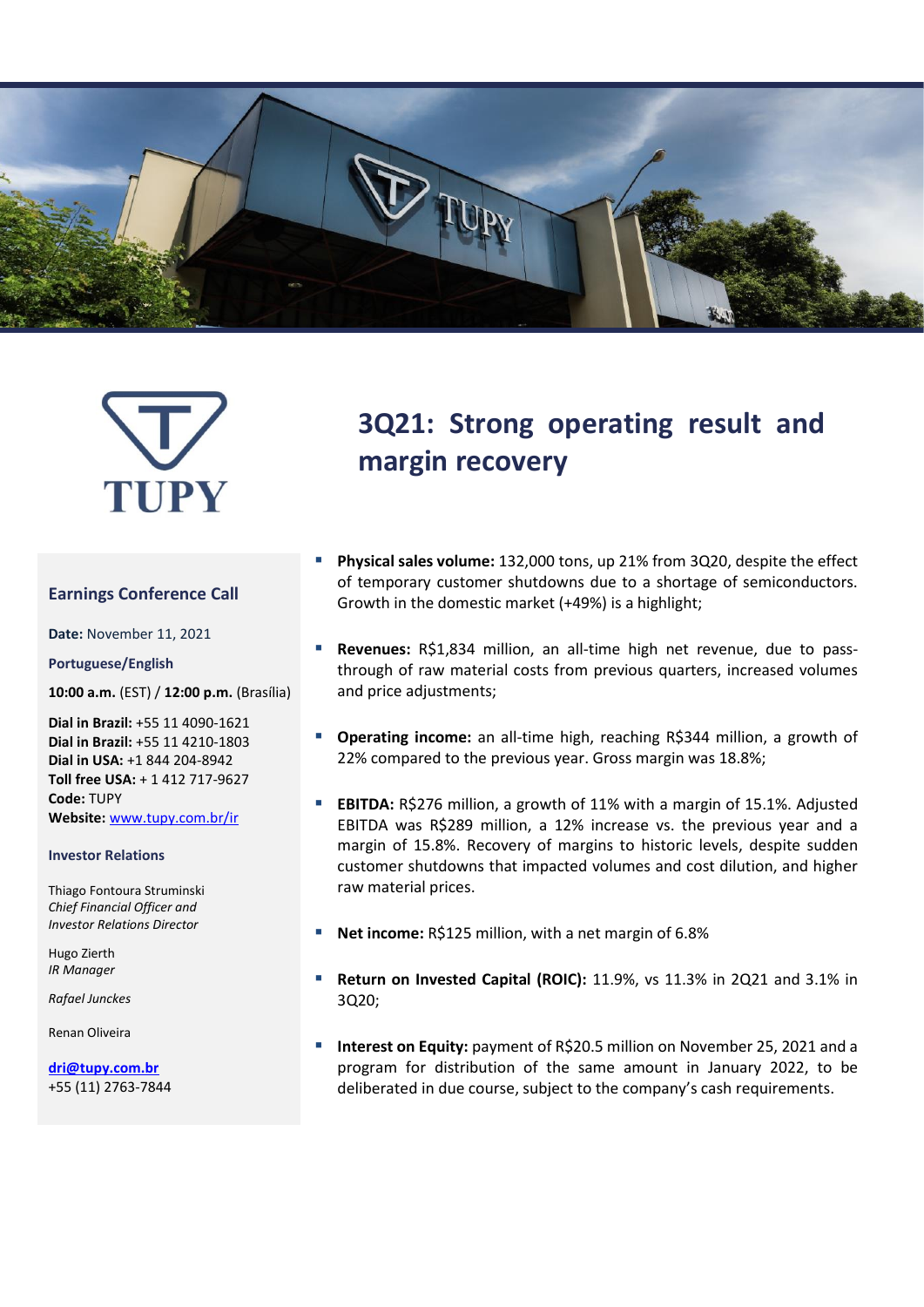#### **MESSAGE FROM MANAGEMENT**

Operating income and increased return on invested capital are the main highlights of this quarter, despite the disruption of global supply chains, impacting the supply of semiconductors and other important inputs for our customers. On the other hand, the strong demand for trucks, machinery and equipment, used in the cargo transport, infrastructure and agriculture segments, and the pass-through costs from previous quarters made Tupy present the highest net revenue, operating income and EBITDA in its history. These results, which include actions and commercial initiatives that have been implemented over the last few quarters, demonstrate that, despite short-term uncertainties, our competitive advantages and resilient business model have translated into returnsfor shareholders and other stakeholders.

#### **Consistent demand**

We are exposed to perennial industries that are essential for society and that have benefited from the recovery of the global economy. In order to manage the increase in demand, we prepared the operations with measures to promote greater production flexibility between plants and efficiencies in the operations, we hired employees and turned on equipment. However, despite the growth in our volumes, the solid economic indicators have not yet fully materialized into sales, due to the restrictions in the supply chains. Consequently, there was a rescheduling of production, which led to less cost dilution and impact on our margins.

Therefore, in addition to the payments provided for in the contracts, the Company has concentrated its efforts on anticipating payments and recovering costs incurred in previous quarters. This is due to the sudden and atypical increase in material prices observed in the last 12 months.

On the other hand, the discrepancy between supply and demand has generated two important effects, with positive consequences on our volumes for the coming years: (i) creation of pent-up demand and (ii) expressive reduction in our customers' inventory levels, and consequent need for restocking. These factors are expected to be driven by the growth of the economy and several infrastructure programs.

#### **Operational coverage on three continents**

On October 1, we announced the conclusion of the acquisition of Teksid's iron foundry units located in Brazil and Portugal. As a result of the integration, we have increased our production capacity by about 40%, and strengthened our global leadership and position as a strategic partner in the development of structural components that will be used in the decades to come.

We are now focused on implementing several opportunities for process improvements, capturing synergies and economies of scale in all areas, as well as understanding possible investment and working capital needs. Regarding production, we will focus the operations on the most efficient lines, according to each plant's vocation, besides sharing the best manufacturing and production engineering practices, optimizing the use of equipment and raw materials, contributing to the increase of quality and competitiveness.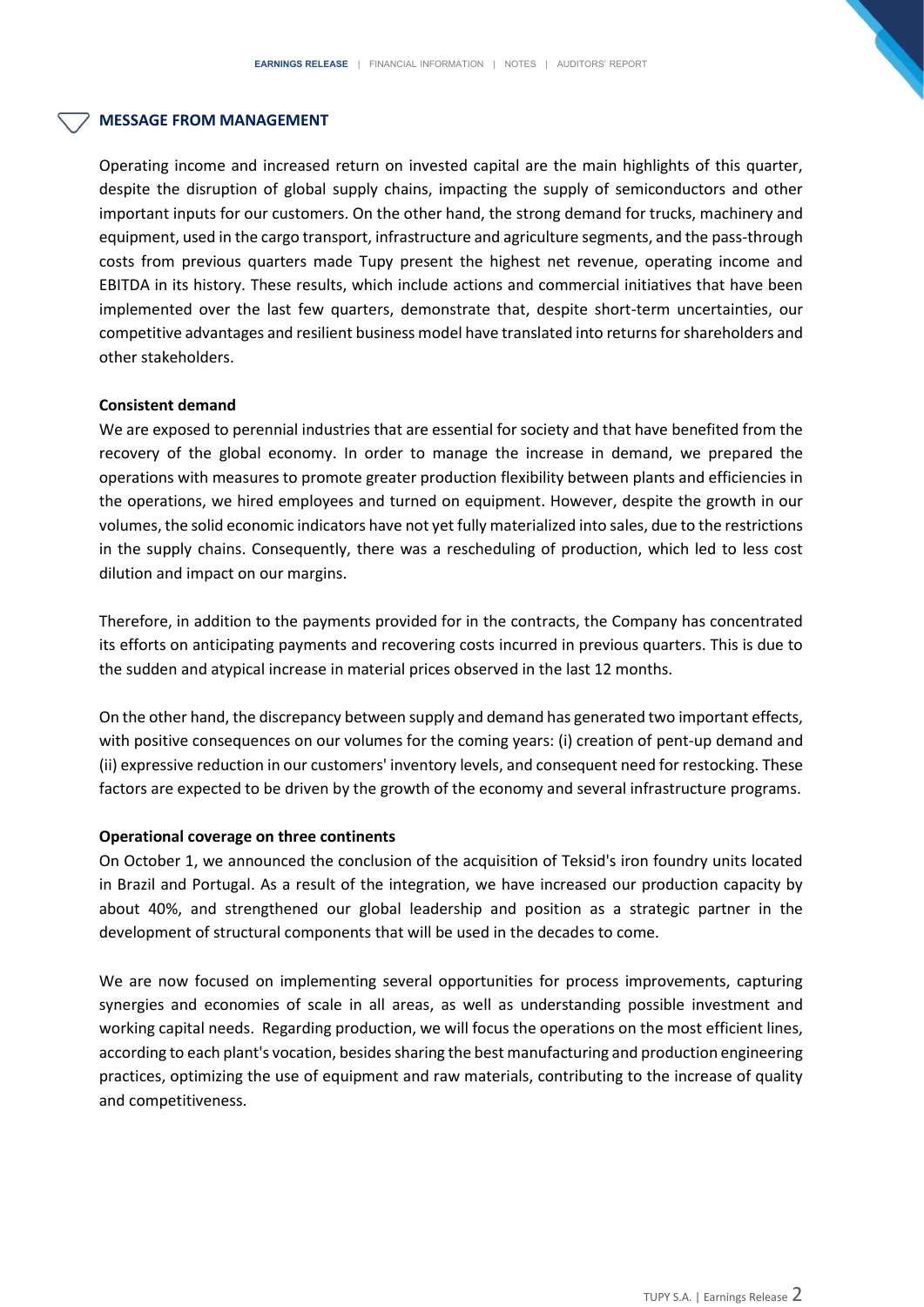#### **Enabling present and future**

The engineering and process knowledge acquired over the Company's existence, as well as the investment capacity, will allow it to capture new opportunities arising from the outsourcing trend. This also includes the advance in our offer of value-added services, such as component assembly and machining, with new contracts already confirmed for 2022.

Tupy Up and Tupy Tech's initiatives continue to advance, and the ecosystem has been expanded. Recently, we launched our open innovation portal, another way for us to connect with universities, researchers, startups, senior companies, students. The website brings together challenges that demand innovative and customized solutions. In partnerships, we have just applied for a patent for a new cast iron engine block concept that weighs about 5% less than aluminum. This solution is a great alternative for hybrid vehicles and will be presented at international motor conferences.

Tupy's current and future solutions have a common purpose: to dedicate the application of our technological knowledge to essential needs, contributing to the decarbonization journey of our customers towards the sustainable development.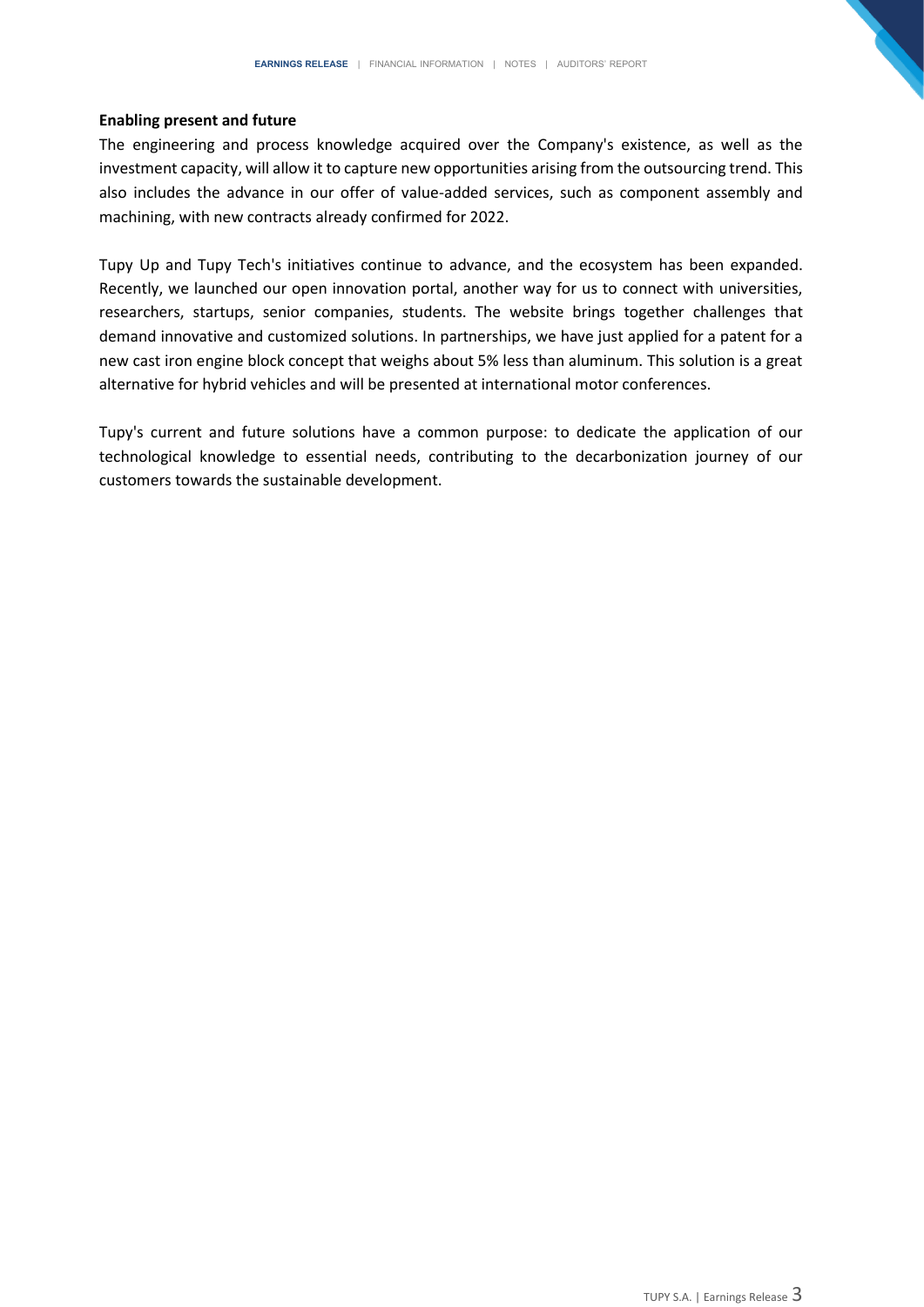## **SUMMARIZED RESULTS**

| Consolidated (R\$ thousand)                   |             |            |          |             |             |          |  |  |  |  |
|-----------------------------------------------|-------------|------------|----------|-------------|-------------|----------|--|--|--|--|
| <b>SUMMARY</b>                                | 3Q21        | 3Q20       | Var. [%] | 9M21        | 9M20        | Var. [%] |  |  |  |  |
| <b>Revenues</b>                               | 1,833,810   | 1,250,336  | 46.7%    | 5,023,518   | 2,987,772   | 68.1%    |  |  |  |  |
| Cost of goods sold                            | (1,489,915) | (968, 545) | 53.8%    | (4,204,756) | (2,520,135) | 66.8%    |  |  |  |  |
| <b>Gross Profit</b>                           | 343,895     | 281,791    | 22.0%    | 818,762     | 467,637     | 75.1%    |  |  |  |  |
| % on Revenues                                 | 18.8%       | 22.5%      |          | 16.3%       | 15.7%       |          |  |  |  |  |
| Operating expenses                            | (126, 619)  | (102, 532) | 23.5%    | (368, 047)  | (275, 720)  | 33.5%    |  |  |  |  |
| Other operating expenses                      | (26, 669)   | (19, 653)  | 35.7%    | (126, 166)  | (74, 652)   | 69.0%    |  |  |  |  |
| Impairment expenses                           |             |            |          |             | (37, 804)   |          |  |  |  |  |
| <b>Income before Financial Result</b>         | 190,607     | 159,606    | 19.4%    | 324,549     | 79,461      | 308.4%   |  |  |  |  |
| % on Revenues                                 | 10.4%       | 12.8%      |          | 6.5%        | 2.7%        |          |  |  |  |  |
| Net financial income (loss)                   | (1,236)     | (2,782)    |          | (116, 411)  | (247,050)   | $-52.9%$ |  |  |  |  |
| Income (Loss) before Tax Effects              | 189,371     | 156,824    | 20.8%    | 208,138     | (167, 589)  |          |  |  |  |  |
| % on Revenues                                 | 10.3%       | 12.5%      |          | 4.1%        | $-5.6%$     |          |  |  |  |  |
| Income tax and social contribution            | (64, 221)   | (28, 795)  | 123.0%   | (66, 404)   | 5,280       |          |  |  |  |  |
| Net Income (Loss)                             | 125,150     | 128,029    | $-2.2%$  | 141,734     | (162, 309)  |          |  |  |  |  |
| % on Revenues                                 | 6.8%        | 10.2%      |          | 2.8%        | $-5.4%$     |          |  |  |  |  |
|                                               |             |            |          |             |             |          |  |  |  |  |
| <b>EBITDA (CVM Inst. 527/12)</b>              | 276,323     | 248,756    | 11.1%    | 590,470     | 342,257     | 72.5%    |  |  |  |  |
| % on Revenues                                 | 15.1%       | 19.9%      |          | 11.8%       | 11.5%       |          |  |  |  |  |
| <b>Adjusted EBITDA</b>                        | 288,980     | 257,474    | 12.2%    | 673,770     | 419,737     | 60.5%    |  |  |  |  |
| % on Revenues                                 | 15.8%       | 20.6%      |          | 13.4%       | 14.0%       |          |  |  |  |  |
|                                               |             |            |          |             |             |          |  |  |  |  |
| Average exchange rate (R\$/US\$)              | 5.23        | 5.38       | $-2.8%$  | 5.33        | 5.08        | 5.0%     |  |  |  |  |
| Average exchange rate ( $R\hat{S}/\epsilon$ ) | 6.16        | 6.29       | $-2.0%$  | 6.38        | 5.72        | 11.5%    |  |  |  |  |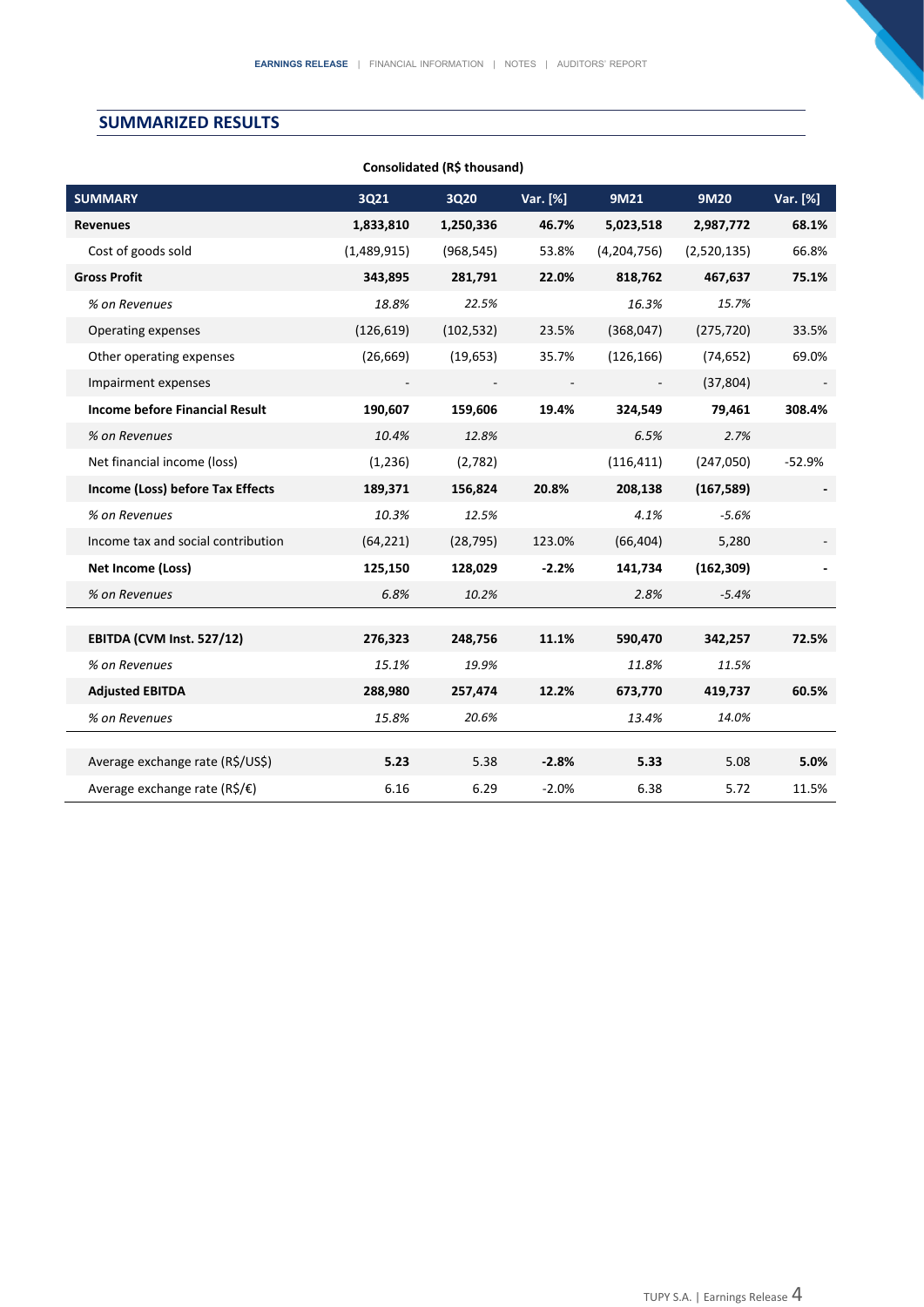## **PHYSICAL SALES VOLUME**

|                                                    | 3Q21    | 3Q20    | Var. [%] | 9M21    | 9M20    | Var. [%] |
|----------------------------------------------------|---------|---------|----------|---------|---------|----------|
| <b>Domestic Market</b>                             | 30,420  | 20,425  | 48.9%    | 85,382  | 50,190  | 70.1%    |
| Transportation, Infrastructure, and<br>Agriculture | 27,033  | 17,100  | 58.1%    | 75.175  | 42.531  | 76.8%    |
| <b>Hydraulics</b>                                  | 3,387   | 3.325   | 1.9%     | 10,207  | 7,659   | 33.3%    |
| <b>Foreign Market</b>                              | 101,348 | 88,358  | 14.7%    | 302.494 | 230.345 | 31.3%    |
| Transportation, Infrastructure, and<br>Agriculture | 98.180  | 86,450  | 13.6%    | 292.520 | 224,972 | 30.0%    |
| <b>Hydraulics</b>                                  | 3,168   | 1,908   | 66.1%    | 9.974   | 5,373   | 85.6%    |
| <b>Total Physical Sales</b>                        | 131.768 | 108,782 | 21.1%    | 387.876 | 280,535 | 38.3%    |

#### **Consolidated (metric tons)**

Volumes follow the recovery trajectory, presenting in 3Q21 a 21% growth in relation to the same period of the previous year, due to, mainly, by the following factors:

- **■** An 58% growth in domestic sales to the Transportation, Infrastructure and Agriculture segments, resulting from the economy upturn and the increase in indirect exports;
- **■** In the foreign market, an increase of 14% in sales to the Transportation, Infrastructure and Agriculture segments due to positive market performance, especially in applications for offroad and medium and heavy commercial vehicles;
- **■** In the Hydraulic segment, a 66% increase, in the foreign market, reflecting the economic recovery and price adjustments.

#### **Share of CGI (Compacted Graphite Iron) and machining:**

Partially or fully machined goods accounted for 26% of the portfolio of the Transportation, Infrastructure and Agriculture segment, in line with the same period last year. In terms of sales by type of goods, CGI accounted for 23% of the total compared to 27% in 3Q20. This decrease reflects a product mix more affected by the reduced availability of semiconductors.

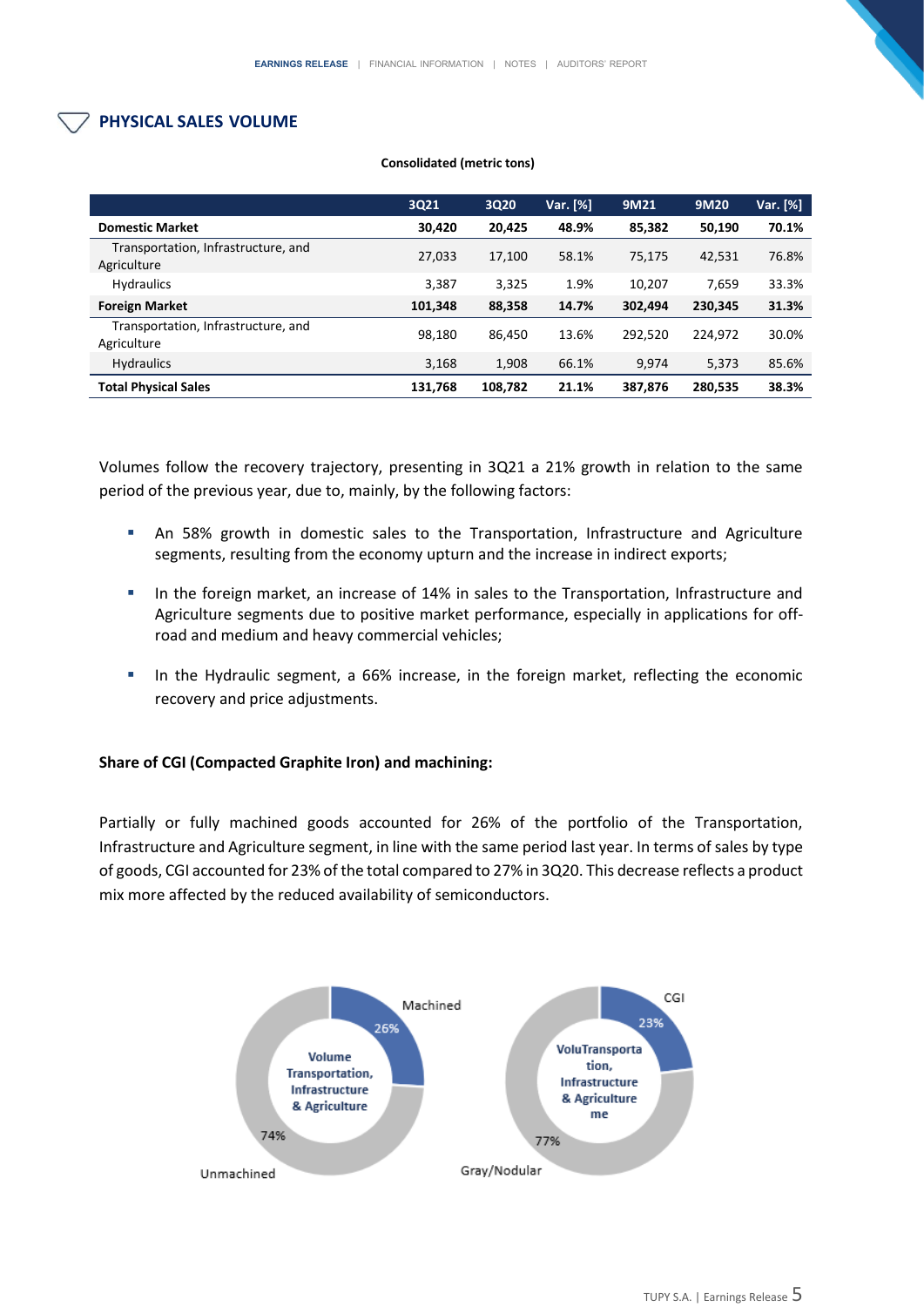## **REVENUES**

Compared to the same period in 2020, revenues increased 47%, with **revenue/kilo rising 21% over 3Q20**.

| Consolidated (R\$ thousand)                        |           |           |         |           |           |               |  |  |  |  |
|----------------------------------------------------|-----------|-----------|---------|-----------|-----------|---------------|--|--|--|--|
|                                                    | 3Q21      | 3Q20      | Var.[%] | 9M21      | 9M20      | <b>Change</b> |  |  |  |  |
| <b>Revenues</b>                                    | 1,833,810 | 1,250,336 | 46.7%   | 5,023,518 | 2,987,772 | 68.1%         |  |  |  |  |
| Domestic market                                    | 413,443   | 186,344   | 121.9%  | 1,043,046 | 447,975   | 132.8%        |  |  |  |  |
| Share (%)                                          | 22.5%     | 14.9%     |         | 20.8%     | 15.0%     |               |  |  |  |  |
| Foreign market                                     | 1,420,367 | 1,063,992 | 33.5%   | 3,980,472 | 2,539,797 | 56.7%         |  |  |  |  |
| Share $(%)$                                        | 77.5%     | 85.1%     |         | 79.2%     | 85.0%     |               |  |  |  |  |
| <b>Revenues by segment</b>                         | 1,833,810 | 1,250,336 | 46.7%   | 5,023,518 | 2,987,772 | 68.1%         |  |  |  |  |
| Transportation, Infrastructure, and<br>Agriculture | 1,741,386 | 1,193,894 | 45.9%   | 4,781,228 | 2,855,990 | 67.4%         |  |  |  |  |
| Share (%)                                          | 95.0%     | 95.5%     |         | 95.2%     | 95.6%     |               |  |  |  |  |
| <b>Hydraulics</b>                                  | 92,424    | 56,442    | 63.8%   | 242,290   | 131,782   | 83.9%         |  |  |  |  |
| Share $(\%)$                                       | 5.0%      | 4.5%      |         | 4.8%      | 4.4%      |               |  |  |  |  |

## **Revenues by market and performance in the period**

In 3Q21, 59% of revenues originated in North America. The South and Central Americas accounted for 24%, and Europe for 12% of the total. The remaining 5% came from Asia, Africa and Oceania.

It is worth noting that multiple clients in the U.S. export their goods to other countries. Therefore, a substantial portion of sales to that region meets the global demand for commercial vehicles, machinery, and equipment.

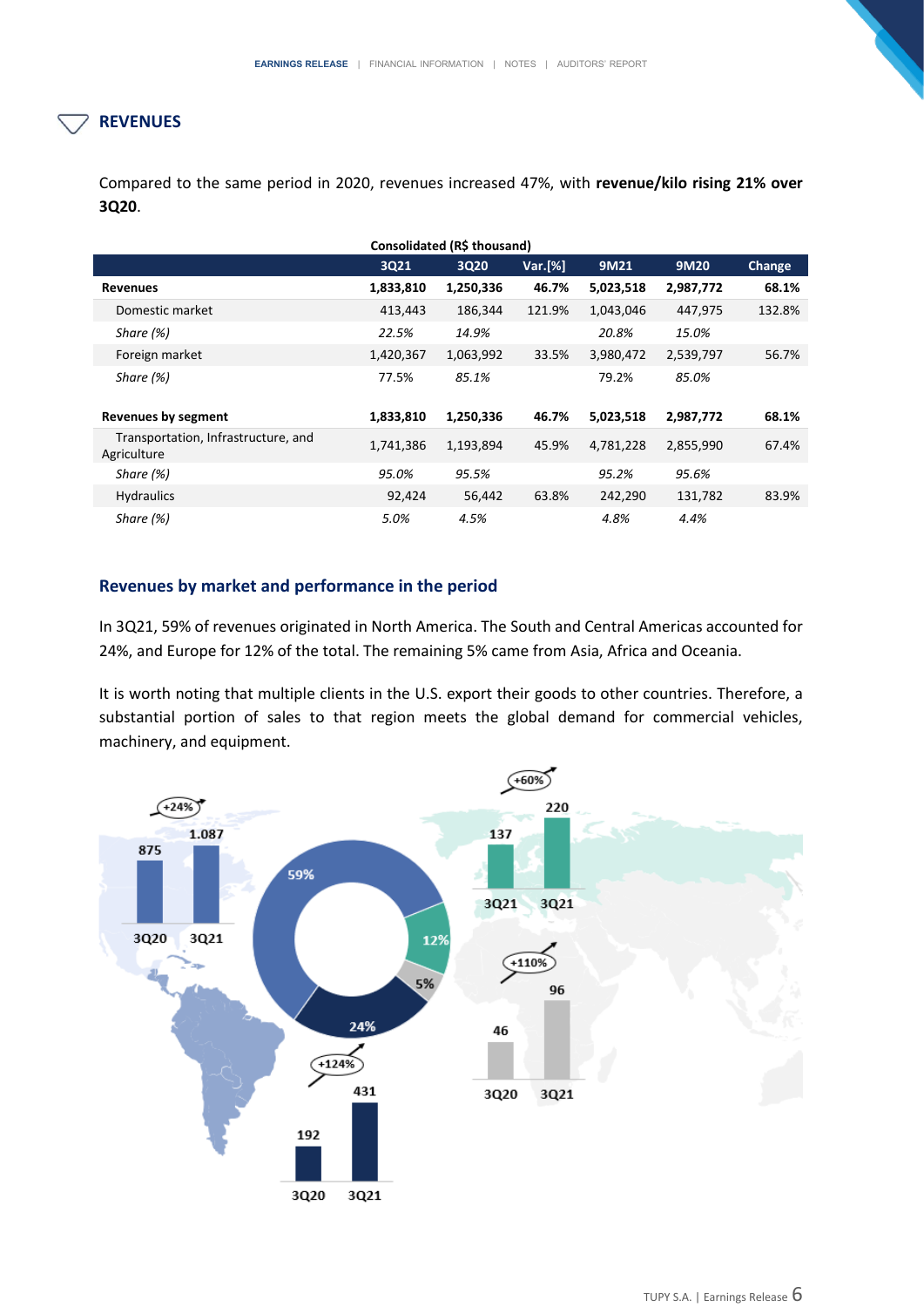|                                                       | 3T2021    | 3Q20      | Var. [%] | 9M21      | 9M20      | Var. [%] |
|-------------------------------------------------------|-----------|-----------|----------|-----------|-----------|----------|
| <b>Revenues</b>                                       | 1,833,810 | 1,250,336 | 46.7%    | 5,023,518 | 2,987,772 | 68.1%    |
| <b>Domestic Market</b>                                | 413,443   | 186,344   | 121.9%   | 1,043,046 | 447,975   | 132.8%   |
| <b>Transportation, Infrastructure and Agriculture</b> | 362,611   | 150,326   | 141.2%   | 908,878   | 367,037   | 147.6%   |
| Passenger cars                                        | 46,994    | 34,356    | 36.8%    | 119,668   | 75,027    | 59.5%    |
| Commercial vehicles                                   | 254,853   | 89,709    | 184.1%   | 621,647   | 226,805   | 174.1%   |
| Off-road                                              | 60,764    | 26,261    | 131.4%   | 167,563   | 65,205    | 157.0%   |
| <b>Hydraulics</b>                                     | 50,832    | 36,018    | 41.1%    | 134,168   | 80,938    | 65.8%    |
|                                                       |           |           |          |           |           |          |
| <b>Foreign Market</b>                                 | 1,420,367 | 1,063,992 | 33.5%    | 3,980,472 | 2,539,797 | 56.7%    |
| <b>Transportation, Infrastructure and Agriculture</b> | 1,378,775 | 1,043,568 | 32.1%    | 3,872,349 | 2,488,953 | 55.6%    |
| Passenger cars                                        | 61,249    | 53,343    | 14.8%    | 185,202   | 114,621   | 61.6%    |
| Light commercial vehicles                             | 544,443   | 559,495   | $-2.7%$  | 1,580,648 | 1,178,298 | 34.1%    |
| Medium and heavy commercial vehicles                  | 334,084   | 206,612   | 61.7%    | 956,379   | 532,602   | 79.6%    |
| Off-road                                              | 438,999   | 224,118   | 95.9%    | 1,150,119 | 663,433   | 73.4%    |
| <b>Hydraulics</b>                                     | 41,592    | 20,424    | 103.6%   | 108,123   | 50,844    | 112.7%   |

*Note: The division among applications considers our best assumption for cases in which the same product is in two applications.*

**In addition to the pass-through of material costs, experienced in all segments, revenues for the period were impacted by the following factors.** 





Sales revenues for this application recorded a 37% increase in the quarter over the same period last year, reflecting, among other factors, the performance of customers who have increased market share.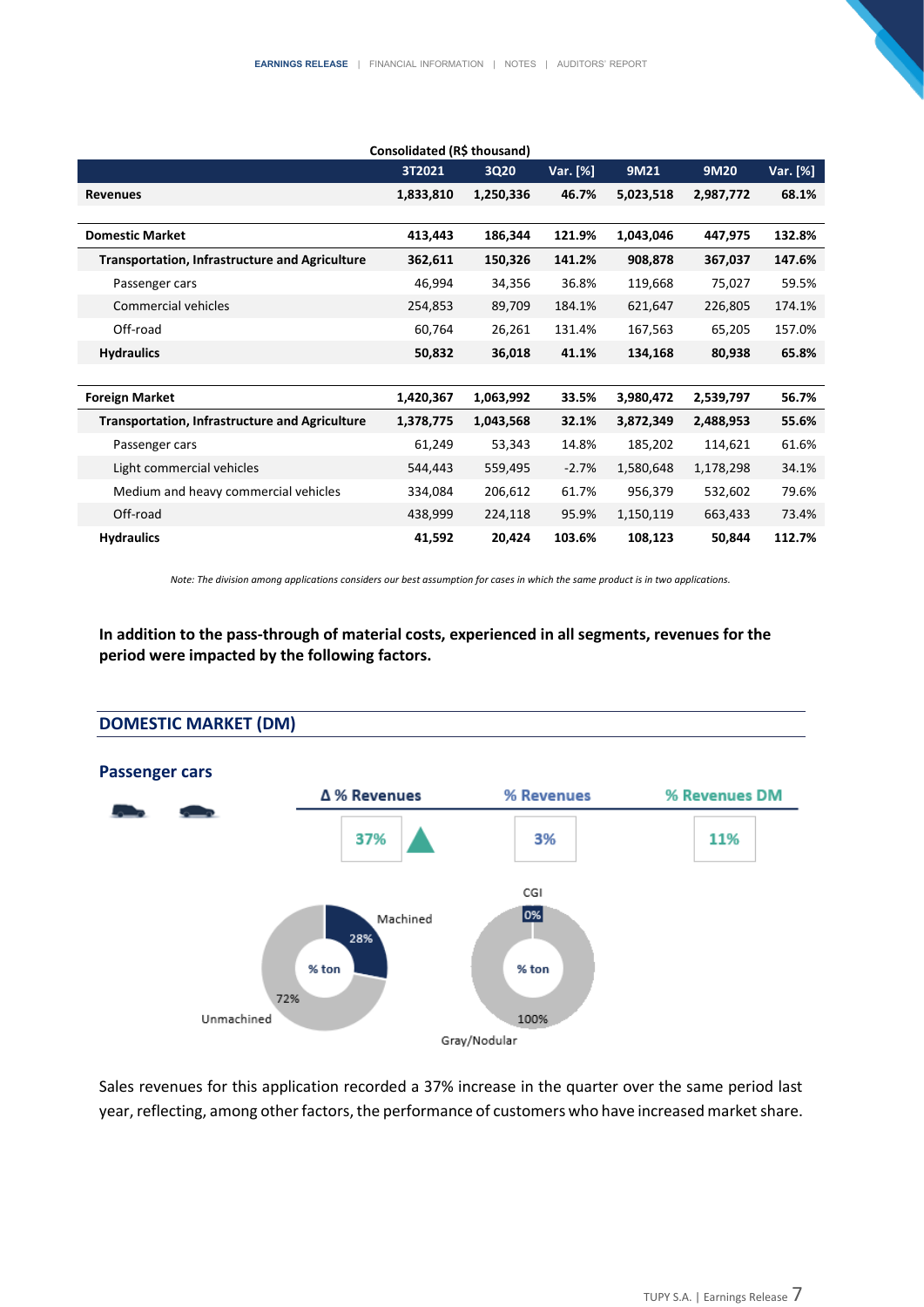#### **Commercial vehicles**



Revenues from commercial vehicle applications increased 184% compared to the same period of the previous year, due to increased demand in the domestic market and indirect exports, with the production of some customers directed to plants located in Brazil.



#### **Off-road**

Tupy's revenues from machine and off-road vehicle sales advanced 131% in 3Q21, mainly due to the positive performance of the Brazilian market, indirect export opportunities and product ramp-up.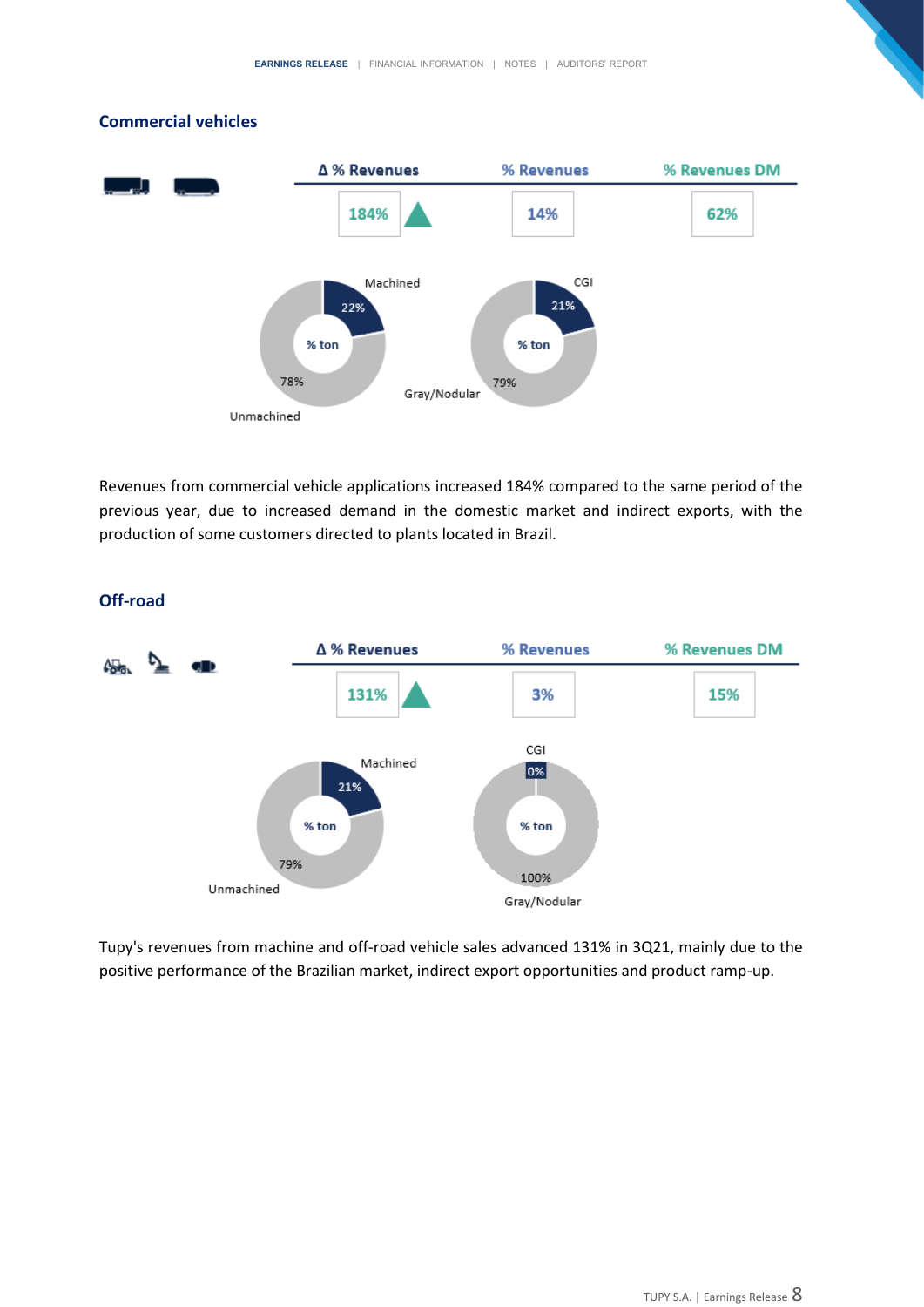### **Hydraulics**



During the third quarter of 2021, sales revenues in the Hydraulics segment presented an increase of 41% compared to the same period of 2020, mainly due to increased demand for iron bars and price adjustments.

## **FOREIGN MARKET (EM)**



## **Passenger cars**

Revenues from products for passenger cars increased by 15% compared to 3Q20, due to mainly by a better product mix.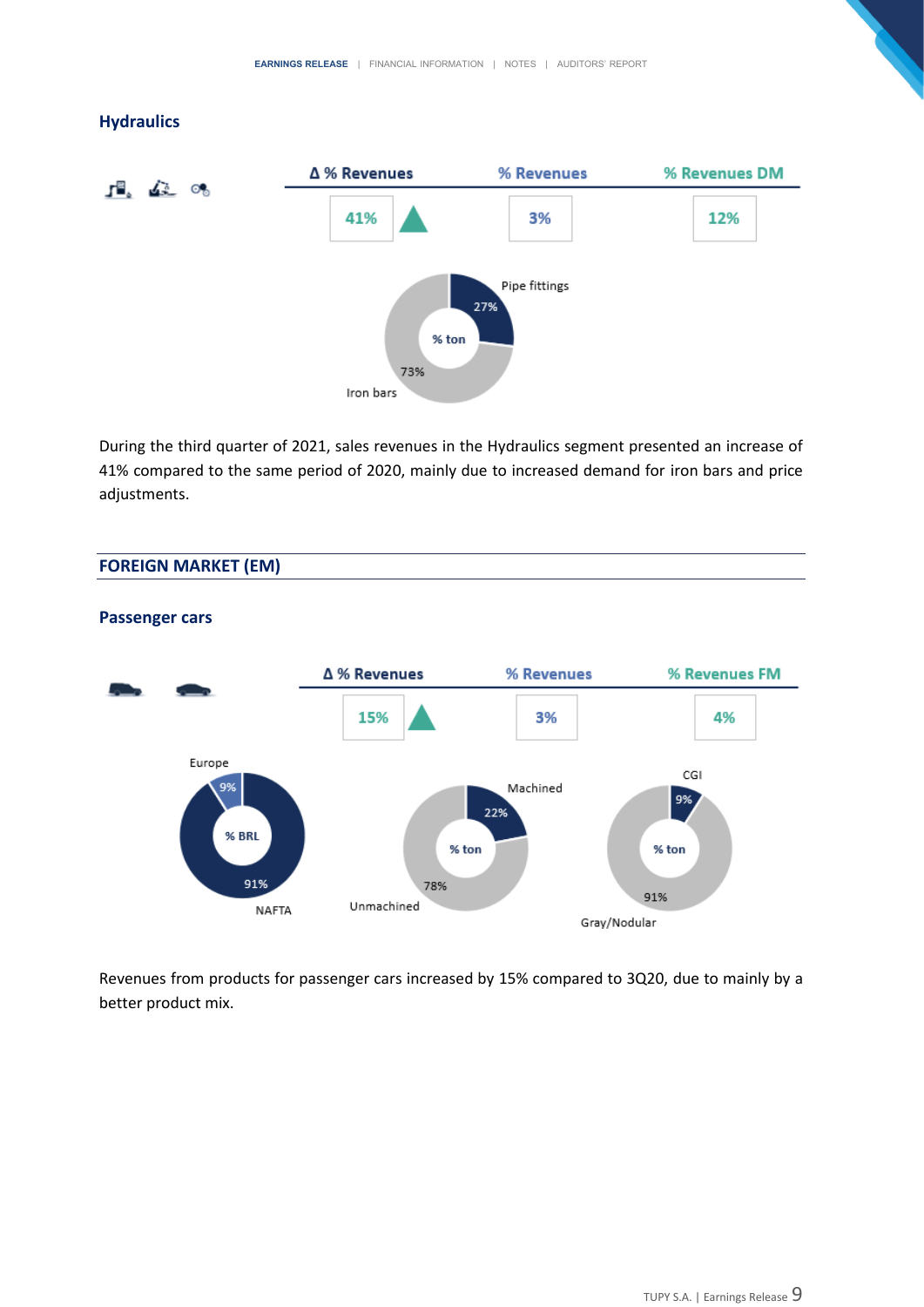



Despite the strong demand for this type of application, reflecting the recovery of some sectors of the economy, especially residential construction and agribusiness, revenues in the period were impacted by temporary customer downtime, due to the lack of semiconductors and other inputs, leading to a 3% decline when compared to 3Q20.



#### **Medium and heavy commercial vehicles**

The 62% increase in sales in the third quarter of 2021 was caused mainly by the market recovery over the last 12 months, which reflects the improvement in macroeconomic indicators.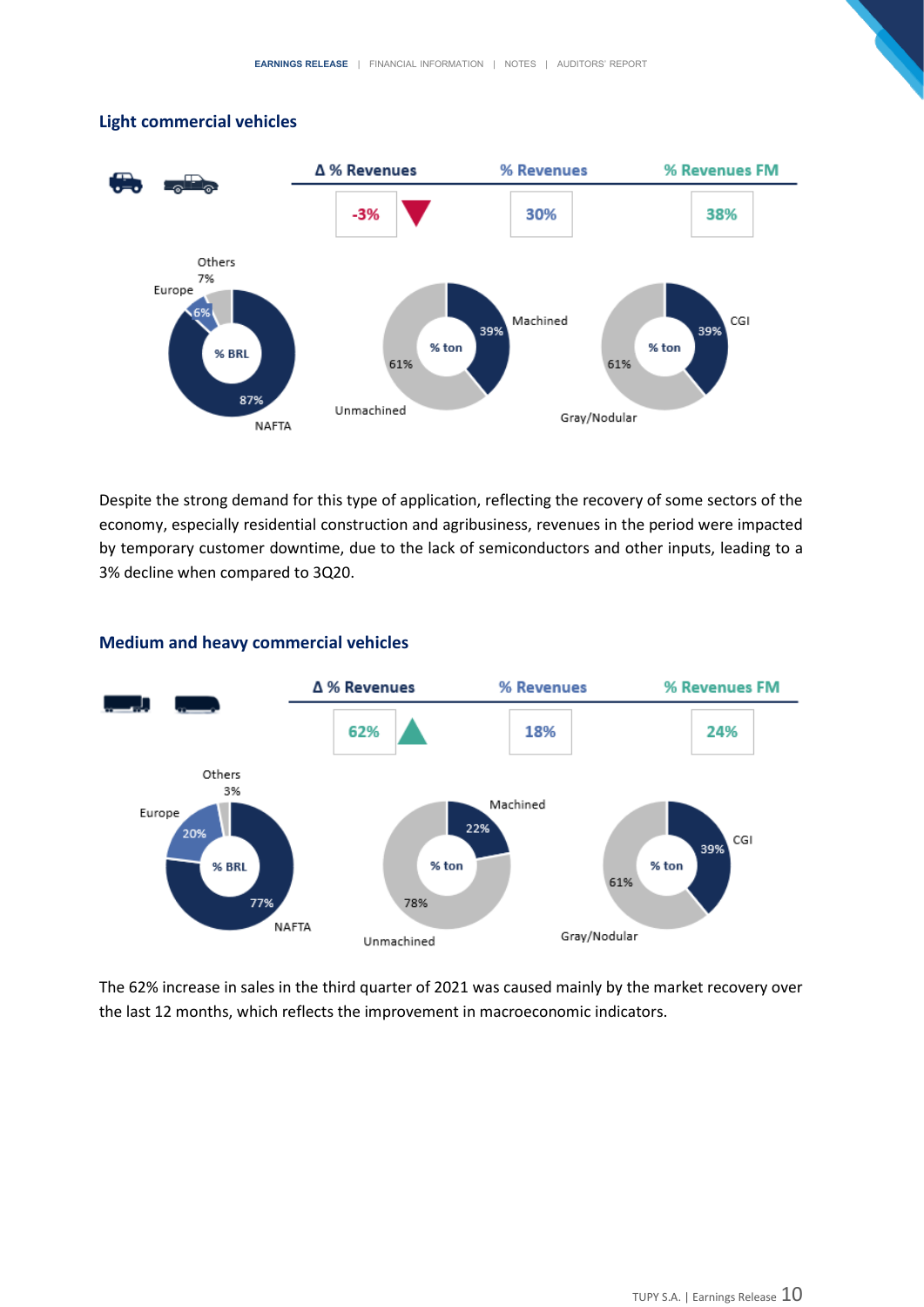## **Off-road**



Revenues from the off-road segment increased 96% year on year in 3Q21, due to the global recovery and the performance of important segments, such as agriculture and infrastructure**.**



#### **Hydraulics**

During the third quarter of 2021, there was an increase of 104% in net revenues from the Hydraulic segment, due to repressed demand from customers located in South America and Europe, and to price adjustments.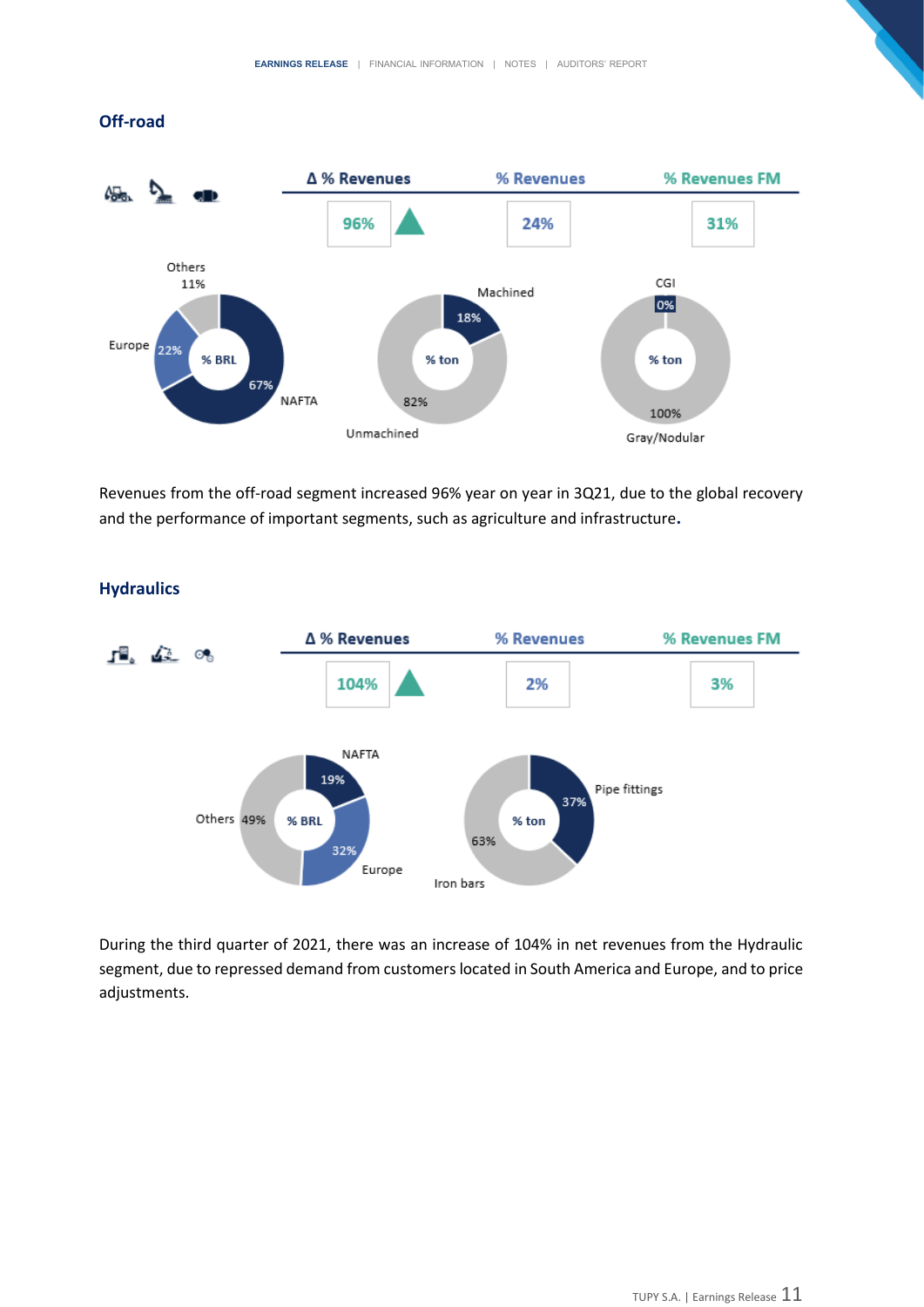## **COST OF GOODS SOLD AND OPERATING EXPENSES**

The cost of goods sold (COGS) totaled R\$1,490 million in 3Q21, up 54% over 3Q20.

During this quarter there was a significant increase in raw material costs, compared to the same period last year. In some cases, there was a variation of more than 50% in the last 12 months. In comparison to the immediately preceding quarter (2Q21), the prices of several materials, such as scrap, remained stable. This effect, associated with the transfers of costs related to previous quarters, contributed to the Company's gross profit of R\$344 million, **its all-time high.**

|                                              | 3Q21        | Consolidated (R\$ thousand)<br>3Q20 | Var. [%] | 9M21        | 9M20        | Var. [%] |
|----------------------------------------------|-------------|-------------------------------------|----------|-------------|-------------|----------|
|                                              |             |                                     |          |             |             |          |
| <b>Revenues</b>                              | 1,833,810   | 1,250,336                           | 46.7%    | 5,023,518   | 2,987,772   | 68.1%    |
|                                              |             |                                     |          |             |             |          |
| Cost of goods sold                           | (1,489,915) | (968, 545)                          | 53.8%    | (4,204,756) | (2,520,135) | 66.8%    |
| Raw material                                 | (911, 585)  | (519, 763)                          | 75.4%    | (2,504,572) | (1,235,906) | 102.7%   |
| Labor, profit sharing and social<br>benefits | (312, 132)  | (218, 029)                          | 43.2%    | (902, 366)  | (630, 552)  | 43.1%    |
| Maintenance materials and third<br>parties   | (98, 916)   | (85, 685)                           | 15.4%    | (282, 237)  | (243, 315)  | 16.0%    |
| Energy                                       | (80, 422)   | (64, 204)                           | 25.3%    | (233, 557)  | (162, 369)  | 43.8%    |
| Depreciation                                 | (68, 557)   | (75, 175)                           | $-8.8%$  | (213, 527)  | (218,715)   | $-2.4%$  |
| Other                                        | (18, 303)   | (5,689)                             | 221.7%   | (68, 497)   | (29, 278)   | 134.0%   |
| <b>Gross profit</b>                          | 343,895     | 281,791                             | 22.0%    | 818,762     | 467,637     | 75.1%    |
| % on Revenues                                | 18.8%       | 22.5%                               |          | 16.3%       | 15.7%       |          |
|                                              |             |                                     |          |             |             |          |
| <b>Operating expenses</b>                    | (126, 619)  | (102, 532)                          | 23.5%    | (368,047)   | (275, 720)  | 33.5%    |
| % on Revenues                                | 6.9%        | 8.2%                                |          | 7.3%        | 9.2%        |          |

- **EXEDENCE 19 Increase of 75% in raw material costs due, mainly, to the increase in production volumes and** the material inflation observed in the period. The substantial increase in costs, in particular scrap costs, reflects the global economic recovery and was partially mitigated by several initiatives added to the actions implemented over the last few quarters, such as optimized use of materials, reduction of waste and renegotiation of contracts with suppliers, among others;
- Labor costs rose 43%, mainly, to an increase in the number of employees and overtime work to meet the increase in production volumes and to offset the increase in absenteeism, resulting from the protocols adopted by the company to fight the pandemic. The period was also affected by the negotiation of the annual pay rise date in the year-on-year comparison;
- Increase of 15% in the maintenance and third-party services account due to the impact of inflation and the increase in production volume in the period;
- Increase of 25% in energy expenses due to the increase in production volume and in generation and distribution tariffs in the yearly comparison;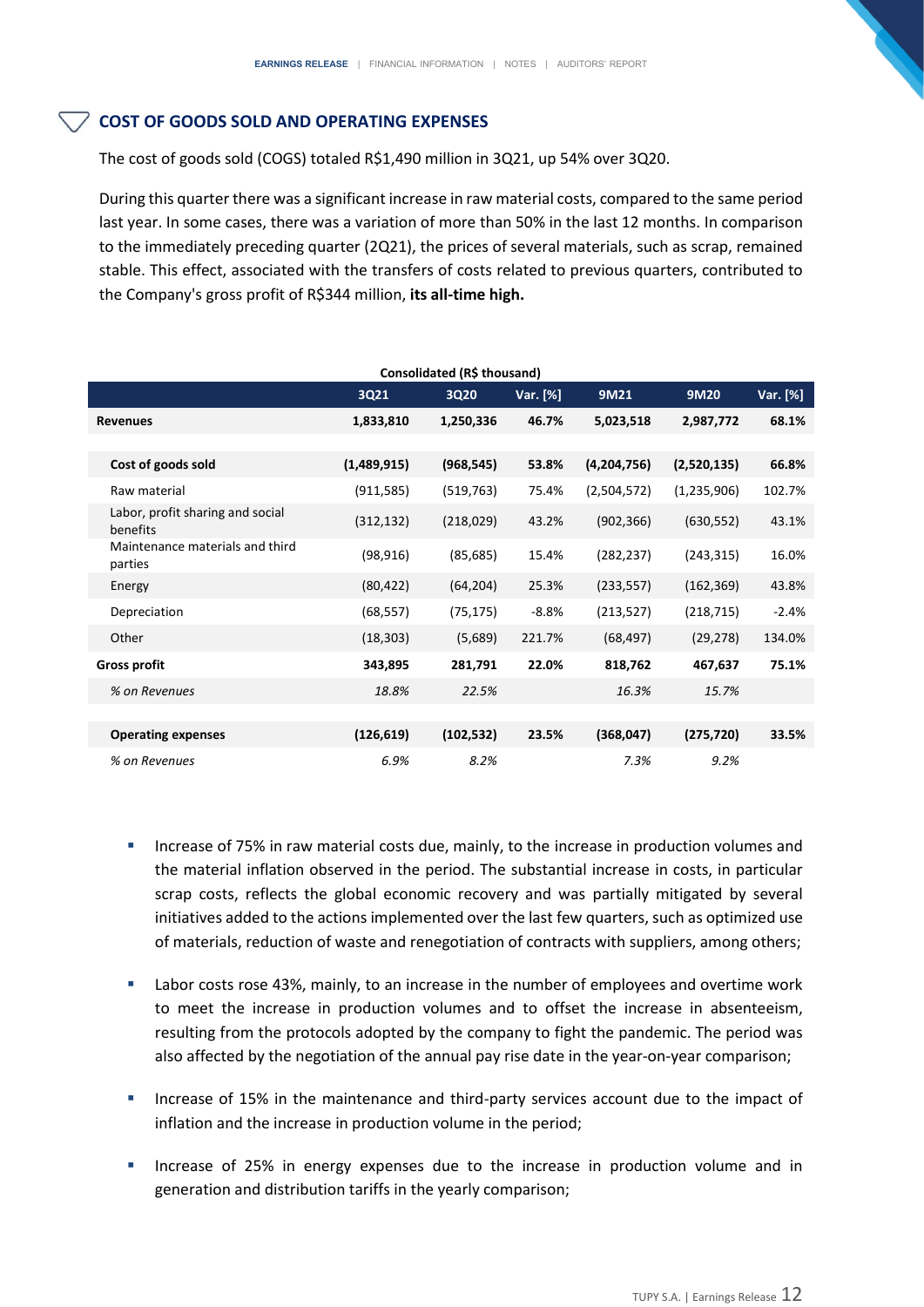- **•** Depreciation costs were reduced by 8% due, mainly, to the exchange rate appreciation of the real against the dollar;
- Other costs rose R\$13 million. The comparison base was affected by the receipt of residual amounts totaling R\$9 million from the Reintegra benefit in 3Q20.

Operating expenses, including selling and administrative expenses, reached R\$127 million, up 23% year on year due to higher use of freight (driven by higher sales, production flexibilization and negotiation of the annual pay rise date.

## **OTHER OPERATING INCOME (EXPENSES)**

Other net operating expenses reached R\$27 million in 3Q21, up 36% over R\$20 million in 3Q20.

| Consolidated (R\$ thousand)                                                       |                          |                              |                          |                          |                   |         |  |  |  |  |
|-----------------------------------------------------------------------------------|--------------------------|------------------------------|--------------------------|--------------------------|-------------------|---------|--|--|--|--|
|                                                                                   | 3Q21                     | 3Q20                         | Var. [%]                 | 9M21                     | 9M20              | Var.[%] |  |  |  |  |
| Depreciation of non-operating assets                                              | (154)                    | (158)                        | $-2.5%$                  | (469)                    | (491)             | $-4.5%$ |  |  |  |  |
| Amortization of intangible assets                                                 | (13, 858)                | (10, 777)                    | 28.6%                    | (42, 397)                | (34,485)          | 22.9%   |  |  |  |  |
| Sale of land                                                                      | $\overline{\phantom{a}}$ | 9,635                        | $\overline{\phantom{a}}$ | $\overline{\phantom{a}}$ | 20,135            |         |  |  |  |  |
| Other                                                                             | (12, 657)                | (18, 353)                    | $-31.0%$                 | (83,300)                 | (59, 811)         | 39.3%   |  |  |  |  |
| Other operating expenses, net                                                     | (26, 669)                | (19, 653)                    | 35.7%                    | (126, 166)               | (74, 652)         | 69.0%   |  |  |  |  |
| Impairment of property, plant and<br>equipment<br>Impairment of intangible assets | $\overline{\phantom{0}}$ |                              |                          | ۰                        | (3,404)<br>34,400 |         |  |  |  |  |
| <b>Total impairments adjustments</b>                                              | $\overline{\phantom{a}}$ | $\qquad \qquad \blacksquare$ | $\blacksquare$           | $\overline{\phantom{a}}$ | (37, 804)         |         |  |  |  |  |

Expenses related to the amortization of intangible assets showed an increase of 29%, reflecting the increase in the base in relation to the same period of the previous year.

The item "Others" is composed by (i) constitution and updating of provisions in the amount of R\$10 million (R\$9 million in 3Q20) and (ii) R\$3 million expenses related to the sale of unusable assets, writeoff of fixed assets and other costs (R\$10 million in 3Q20).

## **NET FINANCIAL INCOME (LOSS)**

In 3Q21, the Company recorded a net financial loss of R\$1 million, versus a loss of R\$3 million in 3Q20.

|                                       | 3021     | 3Q20      | Var. $[%]$ | 9M21       | 9M20       | Var. [%]                 |
|---------------------------------------|----------|-----------|------------|------------|------------|--------------------------|
| Financial expenses                    | (35,093) | (45, 933) | $-23.6%$   | (159, 498) | (156, 135) | 2.2%                     |
| Financial income                      | 7.692    | 7.513     | 2.4%       | 37.679     | 24.499     | 53.8%                    |
| Monetary and exchange variations, net | 26,165   | 35.638    | $-26.6%$   | 5.408      | (115, 414) | $\overline{\phantom{a}}$ |
| <b>Net Financial Result</b>           | (1,236)  | (2,782)   | -55.6%     | (116, 411) | (247.050)  | $-52.9%$                 |

#### **Consolidated (R\$ thousand)**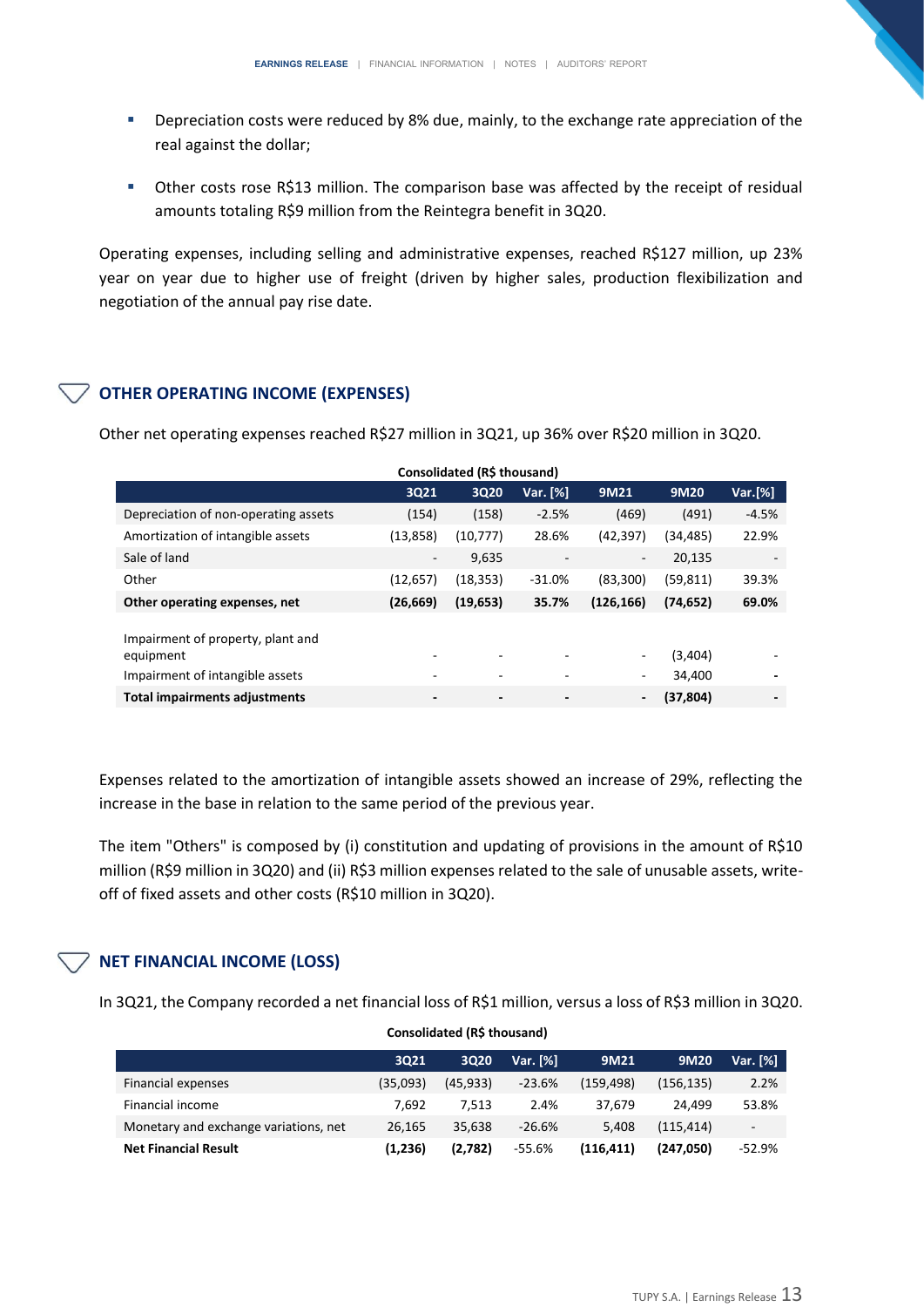Financial expenses were impacted by the depreciation of the real against the U.S. dollar (average exchange rate of R\$5.23 in 3Q21 vs. 5.38 in 3Q20), with an effect on interest on dollar-denominated loans. Another factor is the reduction in the amount and cost of debt, given the amortization of loans contracted in March 2020 and the issue of Senior Notes in February 2021, with a 10-year term, impacts that totaled R\$25 million. The restatement of the derivative instrument effect used to adjust Eletrobras' receivable credits to present value (with no cash effect) accounted for R\$4 million in expenses. Other financial expenses totaled R\$6 million in the quarter.

Financial income reached R\$8 million in the period, arising from financial investments in reais and restatement of tax credits. The result was mainly influenced by the increase in the interest rate that remunerates financial investments in reais.

Income from net monetary and exchange variations totaled R\$26 million due to (i) a positive variation of R\$35 million in the balance sheet accounts and (ii) the result of hedge operations based on the zerocost collar instrument, corresponding to an expense of R\$9 million in the period, as a result of markto-market non-cash effect.

## **EARNINGS BEFORE TAXES AND NET INCOME**

The Company recorded a net income of R\$125 million, compared to a net income of R\$128 million in 3Q20. The impact of the tax benefit arising from the payment of interest on equity was R\$7 million.

|                                                              | Consolidated (R\$ thousand) |             |          |           |            |                          |  |  |  |
|--------------------------------------------------------------|-----------------------------|-------------|----------|-----------|------------|--------------------------|--|--|--|
|                                                              | 3Q21                        | <b>3Q20</b> | Var. [%] | 9M21      | 9M20       | Var. [%]                 |  |  |  |
| Income (Loss) before Tax Effects                             | 189,371                     | 156,824     | 20.8%    | 208,138   | (167, 589) | $\overline{\phantom{a}}$ |  |  |  |
| Tax effects before currency impacts                          | (51,938)                    | (33,818)    | 53.6%    | (61, 796) | 47,599     | $\blacksquare$           |  |  |  |
| Income (loss) before the currency effects<br>on the tax base | 137,433                     | 123.006     | 11.7%    | 146.342   | (119,990)  | $\overline{\phantom{a}}$ |  |  |  |
| Currency effects on the tax base                             | (12,283)                    | 5,023       | ٠        | (4,608)   | (42, 319)  | $-89.1%$                 |  |  |  |
| Net Income (Loss)                                            | 125,150                     | 128,029     | $-2.2%$  | 141,734   | (162, 309) | $\overline{\phantom{a}}$ |  |  |  |
| % on Revenues                                                | 6.8%                        | 10.2%       |          | -5.4%     | -5.4%      |                          |  |  |  |

The tax bases of the assets and liabilities of companies located in Mexico, where the functional currency is the U.S. dollar, are held in Mexican pesos at their historical values. Fluctuations in exchange rates affect the tax bases and, consequently, the currency effects are recorded as deferred income tax revenues and/or expenses. In 3Q21, the Company recorded a non-cash expense of R\$12 million.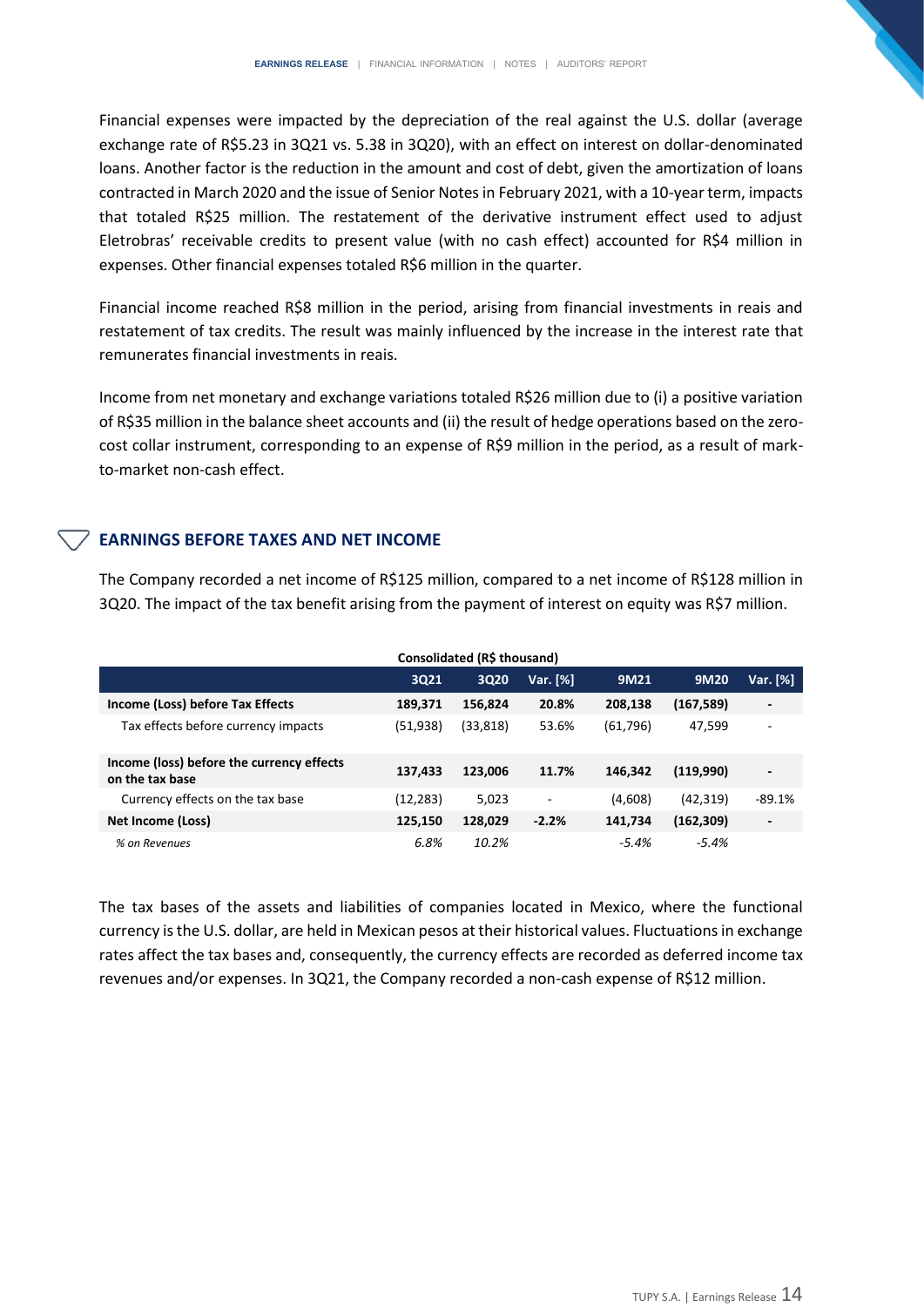## **EBITDA**

The combination of the above-mentioned factors resulted in EBITDA of R\$276 million, an increase of 11% over the same period of the previous year. Adjusted EBITDA for the effect of the constitution/update of provisions, write-off of property, plant and equipment items, and sale of unserviceable assets reached R\$289 million. **Both represent the highest amounts in the company's history.** Margins came to 15.1% and 15.8%, respectively, in line with historical levels.

|                                               | Consolidated (R\$ thousand) |         |          |         |            |                          |  |  |  |
|-----------------------------------------------|-----------------------------|---------|----------|---------|------------|--------------------------|--|--|--|
| <b>RECONCILIATION OF NET INCOME TO EBITDA</b> | 3Q21                        | 3Q20    | Var. [%] | 9M21    | 9M20       | Var. [%]                 |  |  |  |
| Net Income (Loss) for the Year                | 125,150                     | 128,029 | $-2.2%$  | 141,734 | (162, 309) | $\overline{\phantom{a}}$ |  |  |  |
| (+) Net financial income (loss)               | 1,236                       | 2,782   | -55.6%   | 116,411 | 247,050    | $-52.9%$                 |  |  |  |
| $(+)$ Income tax and social contribution      | 64,221                      | 28,795  | 123.0%   | 66,404  | (5,280)    | $\overline{\phantom{a}}$ |  |  |  |
| (+) Depreciation and amortization             | 85,717                      | 89,150  | $-3.9%$  | 265,921 | 262,796    | 1.2%                     |  |  |  |
| <b>EBITDA (CVM Instruction 527/12)</b>        | 276,324                     | 248,756 | 11.1%    | 590,470 | 342,257    | 72.5%                    |  |  |  |
| % on revenues                                 | 15.1%                       | 19.9%   |          | 11.8%   | 11.5%      |                          |  |  |  |
| (+) Other Net Operating Expenses*             | 12,657                      | 8,718   | 45.2%    | 83,300  | 39,676     | 110.0%                   |  |  |  |
| $(+)$ Impairment                              | ٠                           |         |          |         | 37,804     |                          |  |  |  |
| <b>Adjusted EBITDA</b>                        | 288,980                     | 257,474 | 12.2%    | 673,770 | 419,737    | 60.5%                    |  |  |  |
| % on revenues                                 | 15.8%                       | 20.6%   |          | 13.4%   | 14.0%      |                          |  |  |  |

The adjustments made to EBITDA aim to offset the effects of items less similar to the Company's business, are non-recurring or have a non-cash effect. These expenses totaled R\$13 million in 3Q21 and refer to (i) constitution and updating of provisions in the amount of R\$10 million and (ii) R\$3 million expenses related to the sale of unusable assets, write-off of fixed assets and other costs.

As in 2Q21, result in 3Q21 was also impacted by stoppages in the customers' supply chain because of the undersupply of semiconductors and other inputs. These stoppages have affected our processes and resulted in efficiency losses, as well as lower cost dilution, since our structure is sized to meet a volume that has not yet materialized. Meanwhile, the prices of raw materials continue at high levels.

Despite these effects, the 3Q21 EBITDA was benefited by contractual pass-through, related to the strong increase in costs incurred in the first semester, as well as by contractual negotiations. Excluding the one-time effect of these negotiations, the Adjusted EBITDA margin would be close to historical levels of approximately 14%.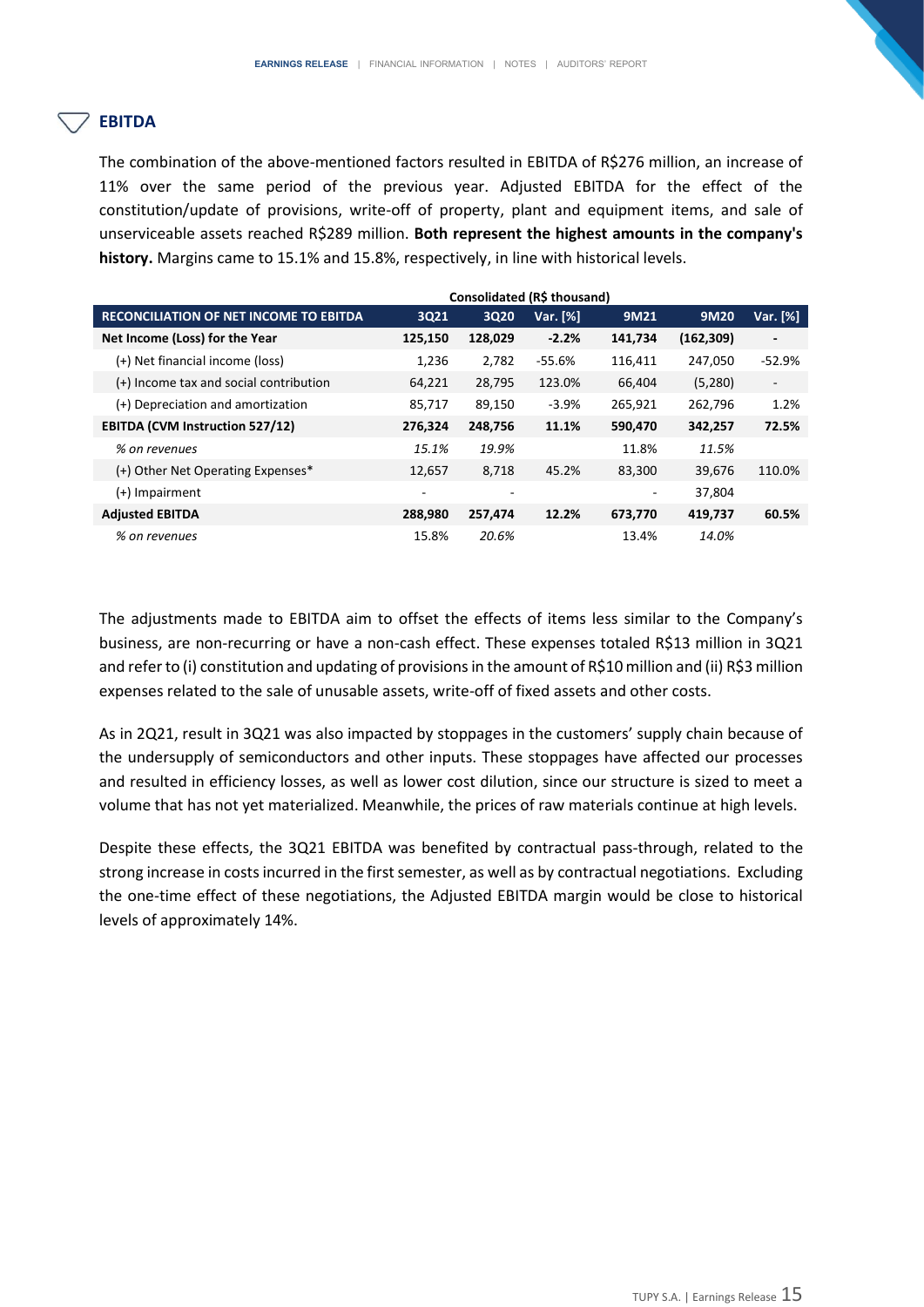#### **INVESTMENTS IN PROPERTY, PLANT AND EQUIPMENT AND INTANGIBLE ASSETS**

Total investments in property, plant and equipment and intangible assets amounted to R\$62 million in 3Q21, compared to R\$32 million in 3Q20, the comparison basis being affected by the postponement of investments due to the COVID-19 pandemic.

| Consolidated (R\$ thousand)          |        |        |          |         |        |            |  |  |  |  |
|--------------------------------------|--------|--------|----------|---------|--------|------------|--|--|--|--|
|                                      | 3Q21   | 3020   | Var. [%] | 9M21    | 9M20   | Var. $[%]$ |  |  |  |  |
| <b>Property, Plant and Equipment</b> |        |        |          |         |        |            |  |  |  |  |
| Strategic investments                | 24,291 | 10,900 | 122.8%   | 60,229  | 28,716 | 109.7%     |  |  |  |  |
| Maintenance and renovation           | 30,623 | 12,166 | 151.7%   | 59,575  | 54,323 | 9.7%       |  |  |  |  |
| Environment                          | 1.859  | 730    | 154.7%   | 8.645   | 2,119  | 308.0%     |  |  |  |  |
| Interest and financial charges       | 739    | 355    | 108.2%   | 1,542   | 1,239  | 24.5%      |  |  |  |  |
| Intangible assets                    |        |        |          |         |        |            |  |  |  |  |
| Software                             | 3,328  | 7,099  | $-53.1%$ | 7,958   | 8,584  | $-7.3%$    |  |  |  |  |
| Projects under development           | 996    | 705    | 41.3%    | 2,810   | 2,021  | 39.0%      |  |  |  |  |
| <b>Total</b>                         | 61,836 | 31,955 | 93.5%    | 140,759 | 97,002 | 45.1%      |  |  |  |  |
| % on Revenues                        | 3.4%   | 2.6%   |          | 2.8%    | 3.2%   |            |  |  |  |  |

The amounts refer mainly to new foundry and machining programs, IT and automation systems, and initiatives related to safety and the environment.

## **WORKING CAPITAL**

|                              | Consolidated (R\$ thousand) |         |             |         |             |  |  |  |  |
|------------------------------|-----------------------------|---------|-------------|---------|-------------|--|--|--|--|
|                              | 3021                        | 2021    | <b>1Q21</b> | 4Q20    | <b>3Q20</b> |  |  |  |  |
| <b>Balance sheet</b>         |                             |         |             |         |             |  |  |  |  |
| Accounts receivable          | 1,203,582                   | 972,343 | 991,661     | 683,404 | 836,020     |  |  |  |  |
| Inventories                  | 997,192                     | 843,982 | 746,272     | 754,486 | 725,452     |  |  |  |  |
| Accounts payable             | 838,137                     | 869,932 | 777,710     | 616,194 | 538,689     |  |  |  |  |
|                              |                             |         |             |         |             |  |  |  |  |
| Sales outstanding [days]     | 70                          | 62      | 77          | 59      | 74          |  |  |  |  |
| Inventories [days]           | 69                          | 65      | 68          | 77      | 76          |  |  |  |  |
| Payables outstanding [days]  | 57                          | 66      | 72          | 62      | 57          |  |  |  |  |
| Cash conversion cycle [days] | 82                          | 61      | 73          | 74      | 93          |  |  |  |  |

There was a 21-day increase in working capital in the period in relation to the previous quarter (2Q21), due to the increase in accounts receivable and inventories, and a reduction in the amount of accounts payable. The main lines presented the following variations:

**EXECTS** R\$231 million increase in accounts receivables, equivalent to 8 days of sales. The increase in the average term was caused by the 9% exchange rate depreciation (closing rate US\$/R\$ 5.44 in Sept/21 vs. 5.00 in June/21) when converting to BRL the accounts receivable in foreign currency, which represented about 82% of the amount at the end of September, as well as by the increase in sales in the period;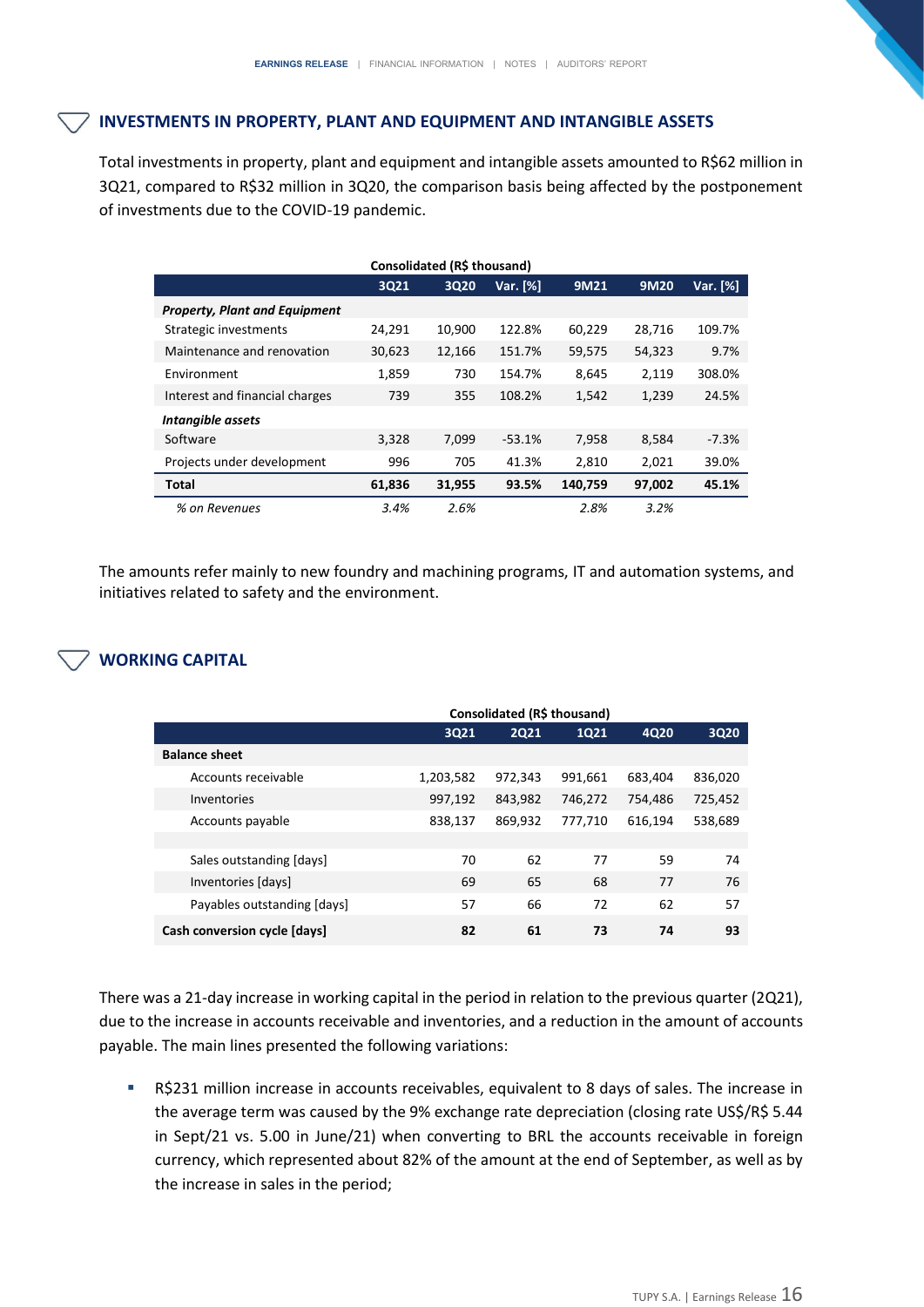- **•** An increase of R\$ 153 million in inventories, representing a 4-day increase in relation to the cost of goods sold. The exchange rate variation impacted inventories in foreign currency, which corresponded to 53% of the total in 3Q21. The sudden shutdowns of customers, due to a shortage of semiconductors, also contributed to the increase in inventories of finished products, given the maintenance of production;
- A decrease of R\$32 million in the accounts payable line, representing a reduction of 9 days, resulting, mainly, from specific actions with suppliers in this period.

# **CASH FLOW**

| Consolidated (R\$ thousand)                                 |            |           |          |            |           |          |  |  |
|-------------------------------------------------------------|------------|-----------|----------|------------|-----------|----------|--|--|
| <b>CASH FLOW SUMMARY</b>                                    | 3021       | 3Q20      | Var.[%]  | 9M21       | 9M20      | Var.[%]  |  |  |
| Cash and cash equivalents at the beginning of the<br>period | 1,265,877  | 1,281,999 | $-1.3%$  | 1,425,113  | 840.030   | 69.7%    |  |  |
| Cash from operating activities                              | (29,316)   | 155,405   | ٠        | 23,632     | 36,478    | $-35.2%$ |  |  |
| Cash used in investing activities                           | (61, 375)  | (22, 154) | 177.0%   | (146, 614) | (94, 433) | 55.3%    |  |  |
| Cash used in financing activities                           | (144,180)  | (6, 230)  | ۰.       | (270, 769) | 474,874   |          |  |  |
| Currency effect on the cash for the year                    | 60,717     | 24,695    | 145.9%   | 60.361     | 176,766   | $-65.9%$ |  |  |
| Increase (decrease) in cash and cash equivalents            | (174, 154) | 151,716   | ٠        | (333, 390) | 593,685   | ۰        |  |  |
| Cash and cash equivalents at the end of the period          | 1,091,723  | 1,433,715 | $-23.9%$ | 1,091,723  | 1,433,715 | $-23.9%$ |  |  |

The Company registered a cash consumption of R\$29 million from operating activities, compared to R\$155 million generation in 3Q20, due to an increase in working capital, especially in accounts receivable and inventories. And the latter is impacted, mainly, due to the unavailability of semiconductors, resulting in a discrepancy between sales and production. Comparison basis was also affected by tax refunds of R\$10 million and the receipt of R\$5 million from the land sale in 3Q20.

Regarding investment activities, R\$61 million were expended in 3Q21, an increase of 177% compared to the same period of the previous year, resulting from investments in programs and projects related to new products, machining, safety, and the environment.

In terms of financing activities, during 3Q21, there was a consumption of R\$144 million compared to R\$6 million in 3Q20, impacted by the amortization of bank loans and payment of interest on equity, in the amounts of R\$120 million and R\$20 million, respectively.

The combination of these factors and the exchange rate variation on cash, in the amount of R\$61 million, resulted in a decrease of R\$174 million in cash and cash equivalents in the period. Therefore, we ended the third quarter of 2021 with a cash balance of R\$1,092 million.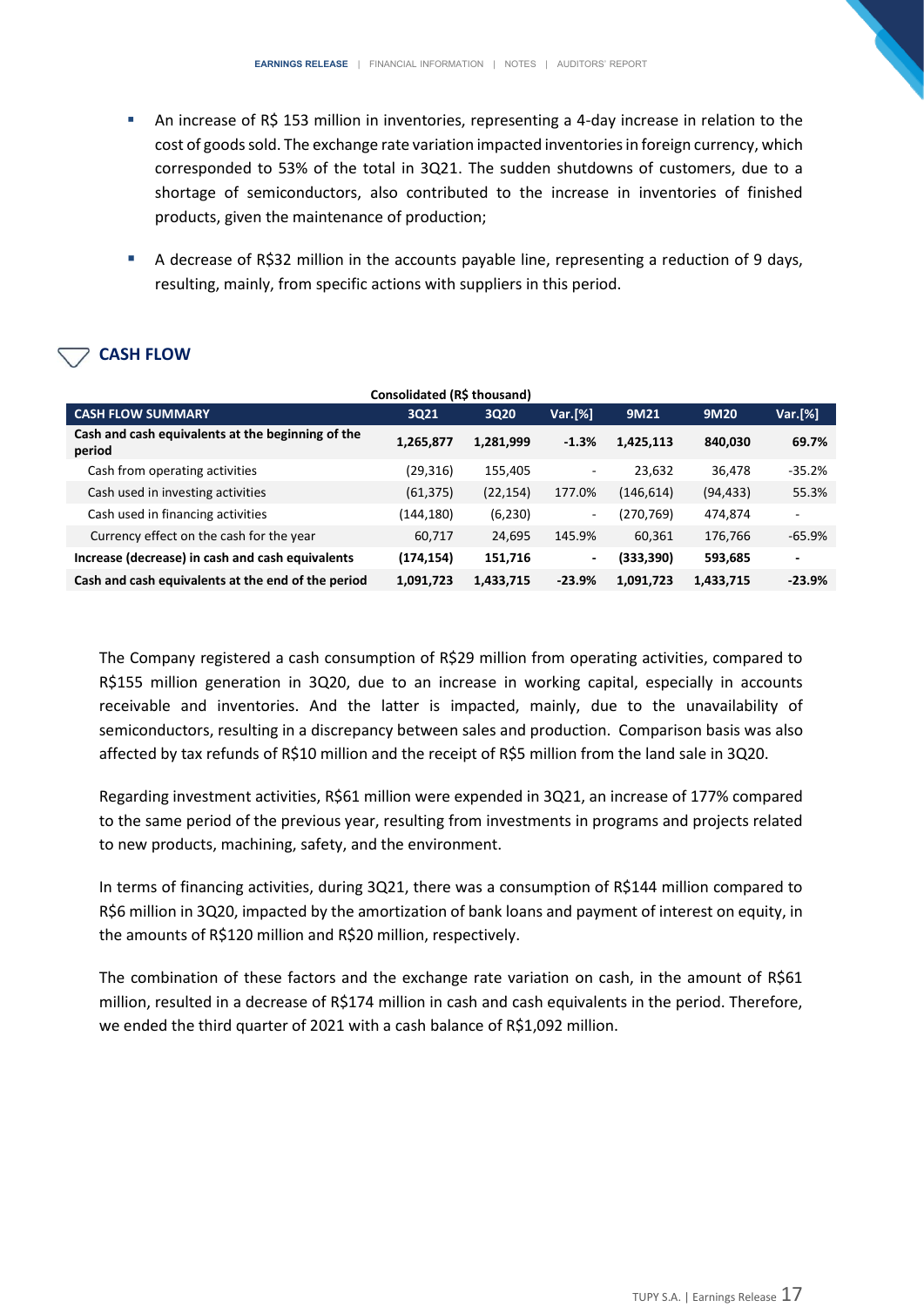## **DEBT**

The Company ended 3Q21 with net debt of R\$990 million and a net debt/Adjusted LTM EBITDA ratio of 1.15x.

Foreign currency debt represents 99% of the total. As for the Company's cash balance, 41% of the total amount is denominated in Brazilian reais and 59% in foreign currency.

|                                       | Consolidated (R\$ thousand) |             |           |           |                          |  |  |
|---------------------------------------|-----------------------------|-------------|-----------|-----------|--------------------------|--|--|
| <b>DEBT</b>                           | 3Q21                        | <b>2Q21</b> | 1Q21      | 4Q20      | 3Q20                     |  |  |
| Short-term                            | 39,370                      | 177,684     | 164,680   | 403,629   | 623,190                  |  |  |
| Financing and loans                   | 35,204                      | 177,012     | 158,486   | 401,924   | 550,665                  |  |  |
| Financial instruments and derivatives | 4,166                       | 672         | 6,194     | 1,705     | 72,525                   |  |  |
| Long-term                             | 2,042,549                   | 1,866,329   | 2,125,644 | 1,823,618 | 1,980,553                |  |  |
| Gross debt                            | 2,081,919                   | 2,044,013   | 2,290,324 | 2,227,247 | 2,603,743                |  |  |
|                                       |                             |             |           |           |                          |  |  |
| Cash and cash equivalents             | 1,091,723                   | 1,265,877   | 1,382,887 | 1,425,113 | 1,433,715                |  |  |
| Financial instruments and derivatives | 241                         | 5,978       | 129       | 1,236     | $\overline{\phantom{a}}$ |  |  |
| Net debt                              | 989,955                     | 772,158     | 907,308   | 800,898   | 1,170,028                |  |  |
|                                       |                             |             |           |           |                          |  |  |
| Gross debt/adjusted EBITDA            | 2.42x                       | 2.47x       | 3.58x     | 3.68x     | 4.55x                    |  |  |
| Net debt/Adjusted EBITDA              | 1.15x                       | 0.93x       | 1.42x     | 1.32x     | 2.05x                    |  |  |

The Company's debt profile is as follows:



*All amounts in R\$ million.*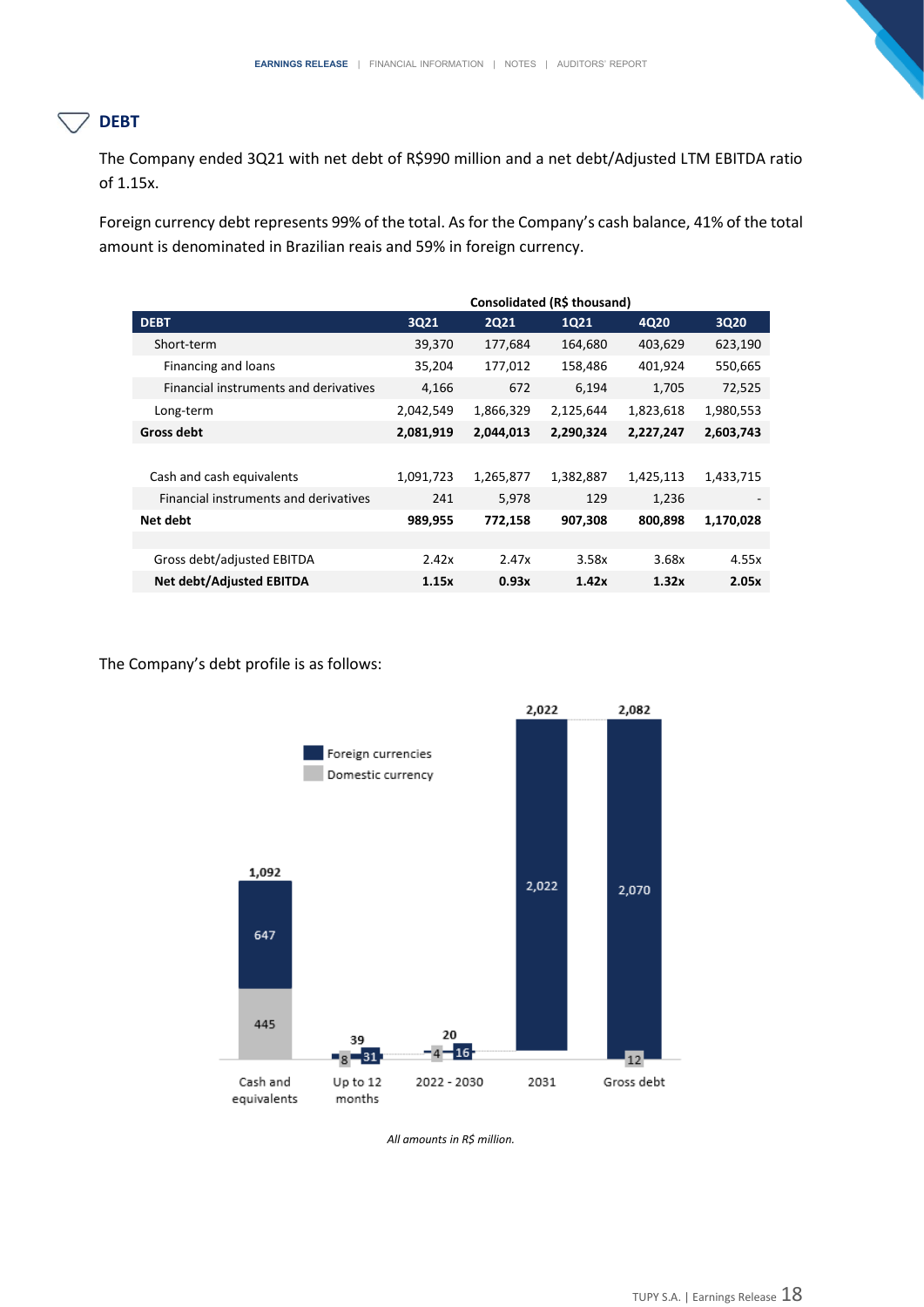#### **ACQUISITION OF TEKSID**

On October 1, we announced the conclusion of the acquisition of Teksid's iron foundry operations located in Brazil and Portugal. As a result, the company now owns five plants on three continents, with a combined capacity of more than 950,000 tons per year, reinforcing its position with customers as a global partner. In addition to access to new customers and contracts, the transaction will allow the offer of high value-added services, such as machining and assembly of components, gains in operational efficiency through the sharing of best practices, optimization projects and asset flexibility, and synergies in procurement processes.

The integration process between the companies has already begun, including actions aimed at capturing the synergies and the results will be communicated to the market in due course.

#### **PAYMENT OF INTEREST ON EQUITY (IoE)**

The Board of Directors approved the distribution of interest on equity in the amount of R\$20.5 million to its shareholders (gross amount), with payment on November 25, 2021. Additionally, it has scheduled a future distribution of the same amount, which will be paid in January 2022, subject to the Company's financial situation and cash requirements for the operation and execution of its strategic planning.

These amounts, added to the amount of R\$19.6 million distributed on August 26, 2021, total an IOE payment of R\$60.6 million, referring to the year 2021.

## **OWNERSHIP STRUCTURE**



Tupy's ownership structure as of September 30, 2021 was as follows: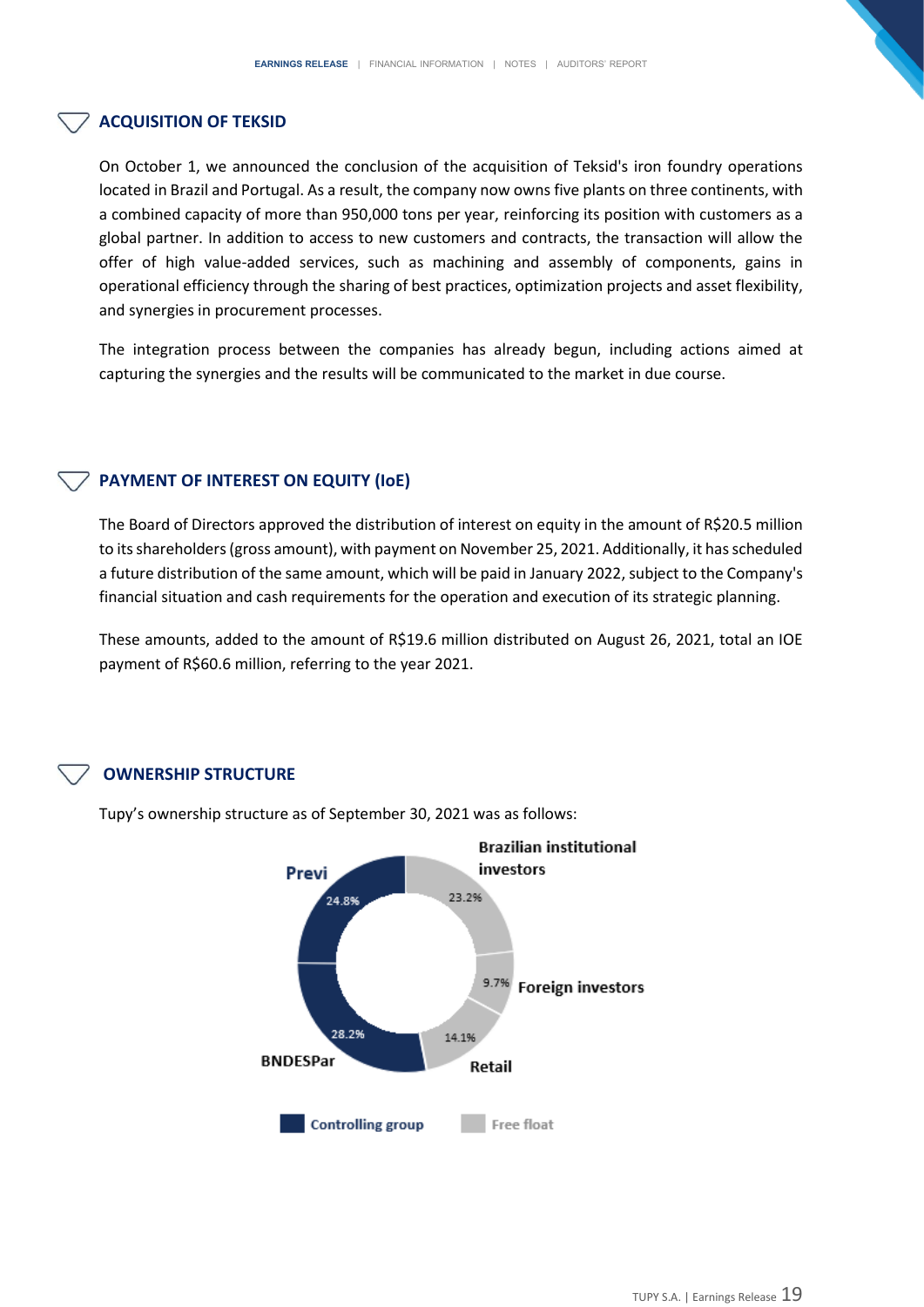# **Attachment I – Commercial vehicle production and sales in Brazil**

|                            |             | (Units)     |          |         |        |          |  |  |
|----------------------------|-------------|-------------|----------|---------|--------|----------|--|--|
|                            | <b>3Q21</b> | <b>3Q20</b> | Var. (%) | 9M21    | 9M20   | Var. (%) |  |  |
| <b>Production</b>          |             |             |          |         |        |          |  |  |
| <b>Trucks</b>              |             |             |          |         |        |          |  |  |
| Semi-light                 | 567         | 129         | 339.5%   | 1,497   | 424    | 253.1%   |  |  |
| Light                      | 7,114       | 4,114       | 72.9%    | 19,077  | 9,460  | 101.7%   |  |  |
| Mdium                      | 2,232       | 1,366       | 63.4%    | 5,864   | 2,747  | 113.5%   |  |  |
| Semi-heavy                 | 12,772      | 8,208       | 55.6%    | 34,126  | 17,355 | 96.6%    |  |  |
| Heavy                      | 20,895      | 9,520       | 119.5%   | 57,738  | 28,089 | 105.6%   |  |  |
| <b>Total trucks</b>        | 43,580      | 23,337      | 86.7%    | 118,302 | 58,075 | 103.7%   |  |  |
| <b>Buses</b>               | 4,241       | 4,910       | $-13.6%$ | 14,565  | 13,884 | 4.9%     |  |  |
| <b>Commercial Vehicles</b> | 47,821      | 28,247      | 69.3%    | 132,867 | 71,959 | 84.6%    |  |  |
|                            |             |             |          |         |        |          |  |  |
| <b>Sales</b>               |             |             |          |         |        |          |  |  |
| <b>Trucks</b>              |             |             |          |         |        |          |  |  |
| Semi-light                 | 2,235       | 1,324       | 68.8%    | 5,582   | 3,360  | 66.1%    |  |  |
| Light                      | 3,551       | 2,329       | 52.5%    | 9,067   | 6,206  | 46.1%    |  |  |
| Medium                     | 3,310       | 2,441       | 35.6%    | 8,135   | 5,962  | 36.4%    |  |  |
| Semi-heavy                 | 9,131       | 6,374       | 43.3%    | 23,521  | 15,779 | 49.1%    |  |  |
| Heavy                      | 18,327      | 12,460      | 47.1%    | 48,984  | 31,481 | 55.6%    |  |  |
| <b>Total trucks</b>        | 36,554      | 24,928      | 46.6%    | 95,289  | 62,788 | 51.8%    |  |  |
| <b>Buses</b>               | 3,400       | 4,253       | $-20.1%$ | 10,938  | 9,969  | 9.7%     |  |  |
| <b>Commercial Vehicles</b> | 39,954      | 29,181      | 36.9%    | 106,227 | 72,757 | 46.0%    |  |  |
|                            |             |             |          |         |        |          |  |  |
| <b>Export</b>              |             |             |          |         |        |          |  |  |
| <b>Trucks</b>              |             |             |          |         |        |          |  |  |
| Semi-light                 | 247         | 67          | 268.7%   | 581     | 92     | 531.5%   |  |  |

| <b>Commercial Vehicles</b> | 6,889 | 4,992 | 38.0%    | 19,509 | 11,517 | 69.4%  |
|----------------------------|-------|-------|----------|--------|--------|--------|
| <b>Buses</b>               | 961   | 1,091 | $-11.9%$ | 2,850  | 2,817  | 1.2%   |
| <b>Total trucks</b>        | 5.928 | 3.901 | 52.0%    | 16.659 | 8.700  | 91.5%  |
| Heavy                      | 3.024 | 1,798 | 68.2%    | 8.106  | 4,493  | 80.4%  |
| Semi-heavy                 | 1,503 | 1,241 | 21.1%    | 4.614  | 2,368  | 94.8%  |
| Mdium                      | 282   | 130   | 116.9%   | 871    | 347    | 151.0% |
| Light                      | 872   | 665   | 31.1%    | 2,487  | 1,400  | 77.6%  |
| Semi-light                 | 247   | 67    | 268.7%   | 581    | 92     | 531.5% |

*Source: ANFAVEA*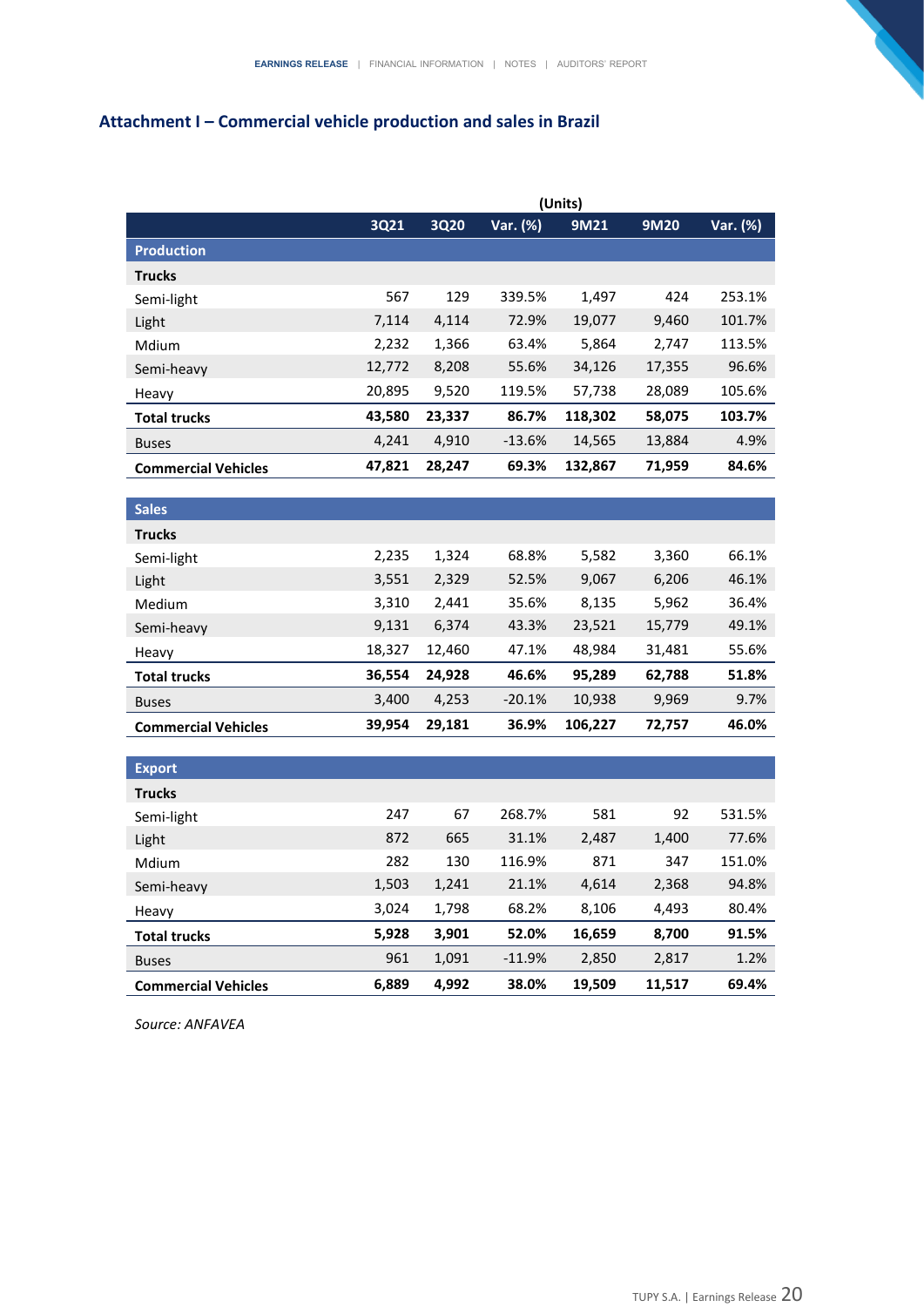# **Attachment II – Production and sales of light and commercial vehicles in foreign markets**

|                                       | (Units)   |           |            |           |           |            |  |
|---------------------------------------|-----------|-----------|------------|-----------|-----------|------------|--|
|                                       | 3Q21      | 3Q20      | Var. (%)   | 9M21      | 9M20      | Var. (%)   |  |
| <b>North America</b>                  |           |           |            |           |           |            |  |
| <b>Production</b>                     |           |           |            |           |           |            |  |
| Passenger cars                        | 584,522   | 964,547   | $-39.4%$   | 1,980,277 | 2,349,711 | $-15.7%$   |  |
| Light commercial vehicles - Class 1-3 | 2,412,430 | 3,097,797 | $-22.1%$   | 7,810,727 | 7,095,298 | 10.1%      |  |
| % Light commercial vehicles           | 80.5%     | 76.3%     | +4.2p.p.   | 79.8%     | 75.1%     | $+4.7p.p.$ |  |
| Light Duty - Class 4-5                | 26,191    | 24,274    | 7.9%       | 76,782    | 59,576    | 28.9%      |  |
| Medium Duty - Class 6-7               | 22,119    | 27,554    | $-19.7%$   | 79,070    | 73,083    | 8.5%       |  |
| Medium Duty - Class 8                 | 58,712    | 60,186    | $-2.4%$    | 191,592   | 148,891   | 28.7%      |  |
| <b>Medium &amp; Heavy Duty</b>        | 107,022   | 112,014   | $-4.5%$    | 347,444   | 281,550   | 23.4%      |  |
|                                       |           |           |            |           |           |            |  |
| <b>United States</b>                  |           |           |            |           |           |            |  |
| <b>Sales</b>                          |           |           |            |           |           |            |  |
| Passenger cars                        | 778,871   | 910,520   | $-14.5%$   | 2,731,147 | 2,524,076 | 8.2%       |  |
| Light commercial vehicles - Class 1-3 | 2,636,013 | 3,007,253 | $-12.3%$   | 9,041,294 | 7,868,966 | 14.9%      |  |
| % Light commercial vehicles           | 77.2%     | 76.8%     | $+0.4p.p.$ | 76.8%     | 75.7%     | $+1.1p.p.$ |  |
| Light Duty - Class 4-5                | 33,179    | 32,739    | 1.3%       | 99,971    | 89,712    | 11.4%      |  |
| Medium Duty - Class 6-7               | 24,839    | 25,825    | $-3.8%$    | 79,368    | 71,070    | 11.7%      |  |
| Medium Duty - Class 8                 | 52,155    | 51,287    | 1.7%       | 163,758   | 133,994   | 22.2%      |  |
| <b>Medium &amp; Heavy Duty</b>        | 110,173   | 109,851   | 0.3%       | 343,097   | 294,776   | 16.4%      |  |
|                                       |           |           |            |           |           |            |  |
| <b>Europe</b>                         |           |           |            |           |           |            |  |
| <b>Sales</b>                          |           |           |            |           |           |            |  |
| Passenger cars                        | 2,164,756 | 2,776,309 | $-22.0%$   | 7,526,613 | 7,057,927 | 6.6%       |  |

*Source: Automotive News; Bloomberg; ACEA*